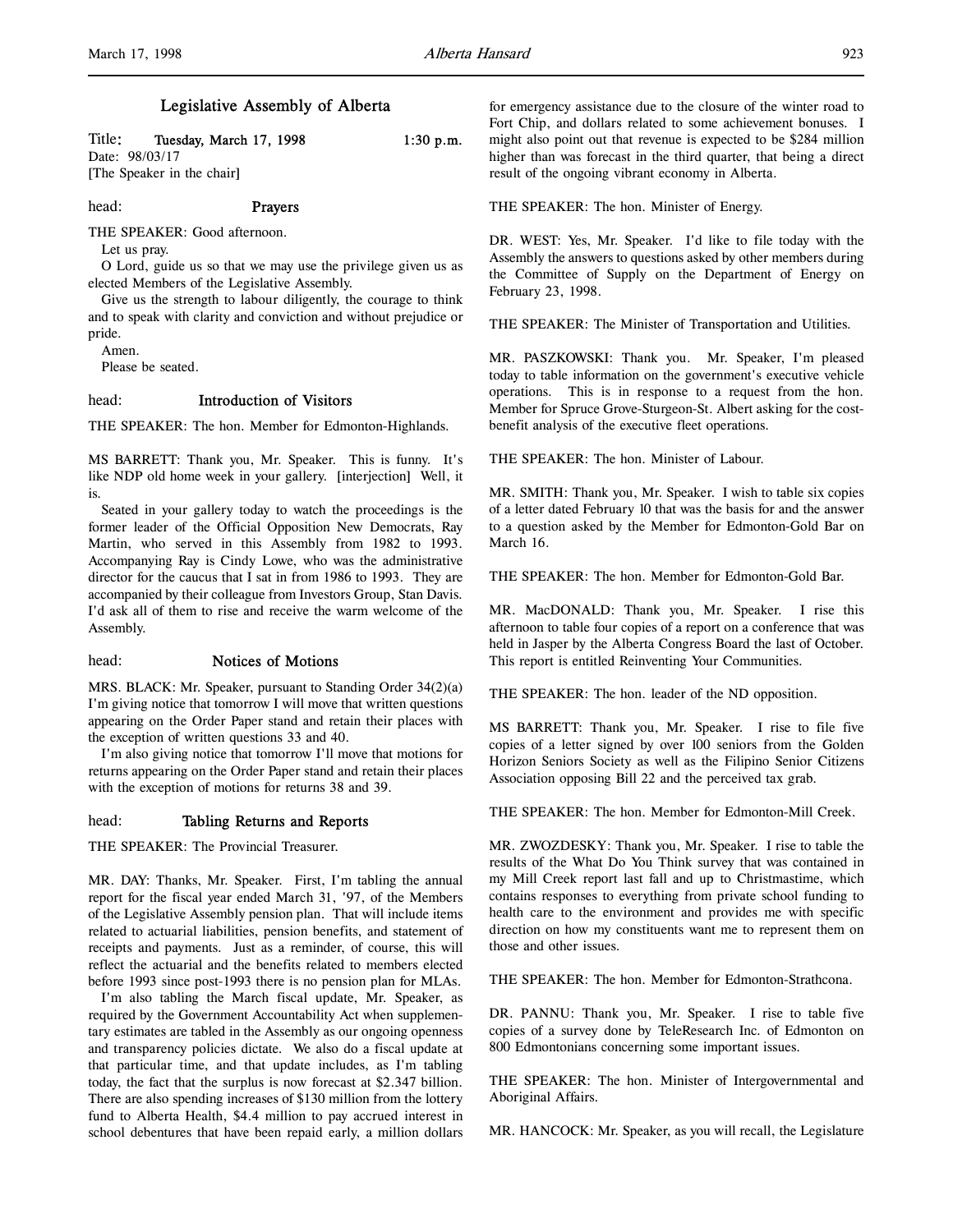unanimously passed a resolution endorsing the principles of the Calgary framework. I am pleased to table with the Legislature today 1,847 additional responses to the Dialogue on Unity consultation. Although these responses were received after the debate in the Legislature was completed, we nonetheless reviewed the responses to ensure that we were informed about the views of Albertans.

Seventy-five percent of these respondents supported the Calgary framework. This mirrors the remainder of the documents which we received. This brings the total to 52,772, which is approximately 5 percent of Alberta households and the highest participation rate of any public consultation in Canada.

I'm tabling one document here and have provided the other 1,840 to the Clerk's office previously.

THE SPEAKER: The hon. Minister of Public Works, Supply and Services.

MR. WOLOSHYN: Thank you, Mr. Speaker. I'd like to table four copies of a summary of the structural condition of the Maple Leaf processing plant in Edmonton as prepared by Reid Crowther.

#### head: Introduction of Guests

THE SPEAKER: The hon. Member for Redwater.

MR. BRODA: Thank you, Mr. Speaker. It gives me great pleasure to introduce to you and through you to this Assembly grade 6 students from Georges H. Primeau school in Morinville. There are 136 visitors. With them are teachers Mrs. Sowinski, Mrs. Blackburn, Mrs. Ostafichuk, Ms Armitage, and Ms MacMillan and also parents Mrs. Grant, Mrs. Maltais, Mr. Gow, Mrs. Taylor, Mr. Mabbutt, Mrs. McCollom, Mr. Simpson, Mr. Harrigan, Mrs. Kard, and Mrs. Brochu. They are seated in the members' gallery, and I would ask them to please rise and receive the warm welcome of this Assembly.

THE SPEAKER: The hon. Member for Calgary-Fish Creek.

MRS. FORSYTH: Thank you, Mr. Speaker. It gives me great pleasure to introduce through you and to you Linda Spencer, who is the director of programs from the southern Alberta branch of the Kidney Foundation of Canada and is here to watch the debate on Bill 206. She's in the members' gallery, and I'd ask her to rise and receive the warm welcome.

### head: Oral Question Period

### Health Care Funding

MR. MITCHELL: Mr. Speaker, when you consider the somewhat unique supplementary budget process that the Treasurer is introducing today, a number of things come to mind: the Treasurer as king of supplementary supply, budgeting after the fact, crisis budgeting, seat-of-the-pants budgeting, and Dick Johnston. The fact is that when Dick Johnston was spending, the problem was lack of management, and with the way this government has been cutting, the problem is still lack of management. What does it say about the Premier's management when the Premier brings in \$100 million now at the last minute to fix the millennium computer problem that the Auditor General told them to fix three years ago?

1:40

MR. KLEIN: Mr. Speaker, this has been an ongoing process

relative to a number of issues that surround this very difficult problem. This problem relative to medical equipment – and I'm not talking about medical equipment that runs up charts and so on; I'm talking about the kind of equipment that sustains life, lifesupport systems – came to our attention approximately four months ago. We have been working on getting a handle as to what this would actually cost. Our best estimate is something in the neighbourhood of \$130 million. We're talking here about lung machines. We're talking about pacemakers, dialysis machines. We're talking about equipment that supports life. If this equipment goes down, we risk the lives of countless numbers of individuals. So we have to deal with it.

Mr. Speaker, again I say that we've been working on this problem now for about the last six months. We got the final estimates earlier this month, and the figure turns out to be about \$130 million.

MR. MITCHELL: Well, there's all kinds of equipment in this health care system that's in poor repair and in need of replacement, Mr. Speaker.

My second question: how could the Premier be so negligent as to bring in a budget last March which created code reds, corridors crammed with gurneys, exhausted health care workers, shortages of specialists and rural physicians, and canceled surgeries, because he missed the mark on the deficit by over \$2 billion?

MR. KLEIN: Well, this is not anything similar to the days of Dick Johnston, Mr. Speaker. I recall and our friend sitting in the gallery today recalls also the introduction of a balanced budget, I think it was in the year 1991. Well, if we're guilty of anything, it's that we're guilty of budgeting on the best side, on the good side of the ledger. Because of prudent budgeting and prudent management of our resources, we have been able to generate substantial surpluses that have gone to pay down the debt, surpluses that have freed up money – interest payments that we would otherwise be paying to banks – for the benefit of Albertans.

MR. MITCHELL: Mr. Speaker, doesn't the Premier understand that when he mismanages the budget, he not only creates havoc, but people like nurses and doctors and patients across this province have to live and sometimes literally die with the consequences?

MR. KLEIN: Mr. Speaker, generating surpluses year after year after year is hardly mismanaging the budget. The CEO of any business around the world responsible for organizations generating surpluses year after year after year would be getting very substantial and very handsome bonuses. This is politics. All we get is the support of Albertans, and that's good enough for me.

THE SPEAKER: Second Official Opposition main question. The hon. Member for Edmonton-Glenora.

#### Regional Health Authorities

MR. SAPERS: Mr. Speaker, the clock is ticking close to midnight under the Balanced Budget and Debt Retirement Act, but the Premier has yet to commit to funding to deal with the bed shortages and the red alerts in our health care system. Today the Provincial Treasurer has announced a \$2.347 billion budget surplus for the current fiscal year, a surplus created because of poor budgeting and underfunding of critically important services in this province, including health care. Meanwhile health care in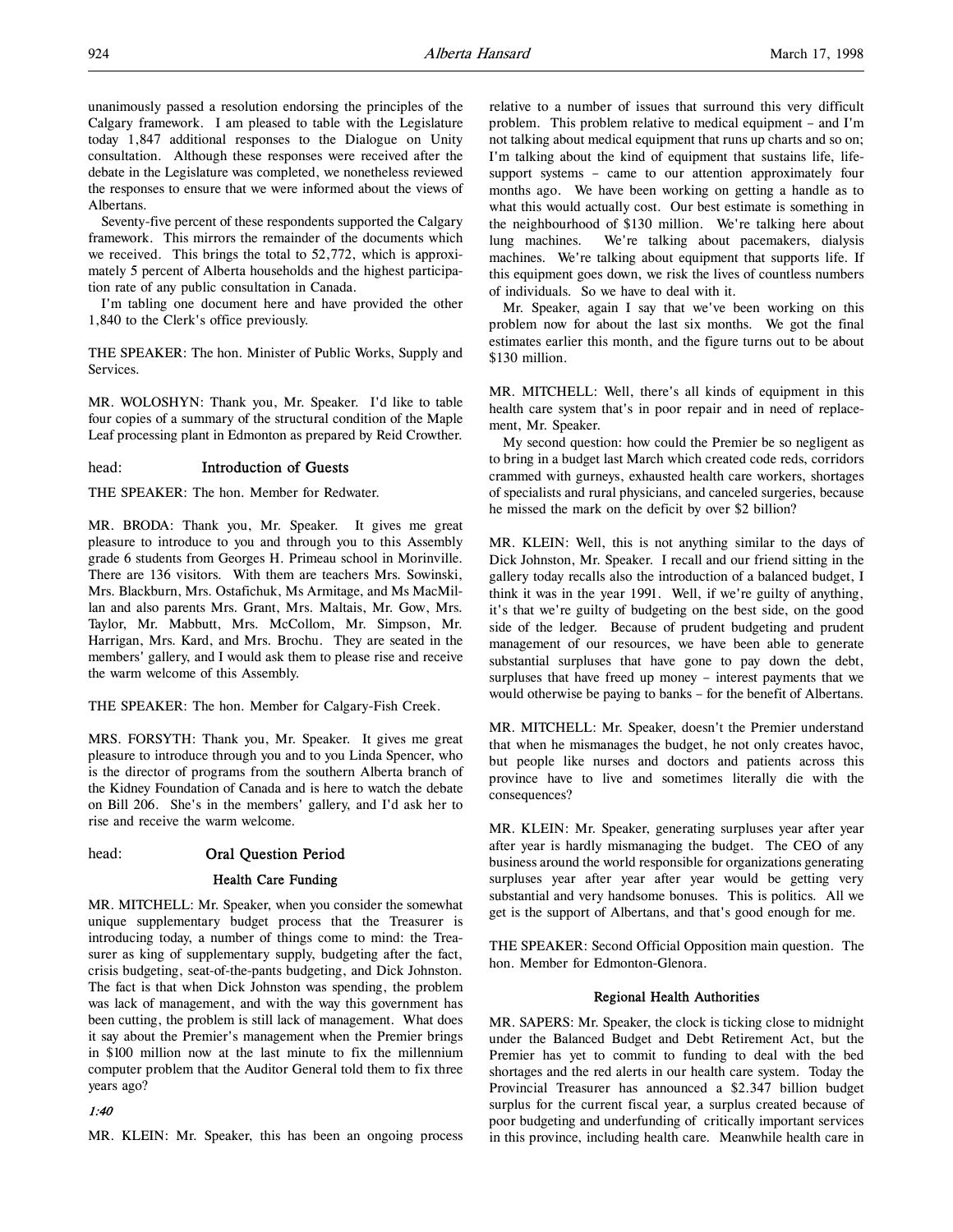this province remains on the critical list because of a lack of funding. Will the Premier commit today to when he is going to give long-term, stable funding to regional health authorities so they can deliver the health care services that they deserve, rather than indulging in this game of trickle-down, pressure-point, crisis funding?

MR. KLEIN: Mr. Speaker, I would remind the hon. member that there is already in the system and committed in this budget year long-term, sustainable money that amounts to over \$4 billion – \$4 billion – relative to some of the pressure points that perhaps exist in some regions and not in other regions. The hon. Minister of Health is doing an assessment of the situation, and hopefully we'll be able to deal with this by the end of this fiscal year, which is the end of this month.

MR. SAPERS: Will the Premier assure Albertans that the projected operating deficits in 16 of the 17 regional health authorities for this fiscal year and for the next fiscal year will be fully covered by the Premier's next spending announcement, expected sometime prior to March 31, 1998?

MR. KLEIN: Well, again, I'm going to have the hon. Minister of Health supplement, but whether these deficits are deficits that will be there on a sustained basis, we don't know at this particular time. The minister has alluded to short-term deficit financing, very, very short-term deficit financing, as being appropriate in some cases, Mr. Speaker, as long as there are assurances that it will be on a short-term basis and that within a short period of time those regional health authorities will be back in the black.

Relative to the process and the details surrounding this particular situation, I'll have the hon. minister supplement.

MR. JONSON: Mr. Speaker, as has been indicated in the Legislature before, I have been meeting with regional health authorities both collectively and individually, as have many members from the government side. I think that we've had very thorough discussions and have a good idea, a good concept of what present and future needs are within the system.

Mr. Speaker, in direct answer to the question, no, I will not guarantee that we will cover every deficit that is produced. Every regional health authority has the obligation to plan their budget carefully and responsibly, and I think that certainly the vast majority, probably every one of them, looks at it from that point of view. I think the days of automatically accepting a debt or a deficit as having to be the case are gone as far as this government is concerned, and that's the way it should be.

MR. SAPERS: Given the fact that taxpayers contribute nearly \$2.5 billion to regional health authorities, the single largest expenditure line in the province's consolidated budget, will the Premier now take steps to ensure that the RHA budgets are included within the government's consolidated budget reporting?

MR. KLEIN: Mr. Speaker, they are allowed a short-term deficit only, and certainly that is the responsibility of the Department of Health to monitor. We have said quite clearly that the minister will only sign off – and by the way, the minister has to sign off on permission to run a short-term deficit, and before the minister does that, there has to be every assurance that this in fact will be for the short term.

### 1:50

Relative to some of the other issues, as I pointed out, the hon.

minister is examining along with his officials the pressure points that exist in the system, and thankfully, because of prudent financing we can look after those problems. It was a midterm adjustment the last time around when pressure points were indeed identified after massive restructuring of the system to achieve more efficiencies and to challenge the regional health authorities to find better and more effective ways of doing things.

Yes, when you go through the kind of massive restructuring we undertook, there are bound to be areas where corrections will have to be made. I said that right at the outset. If the opposition members will recall my words, I said that if we reach a roadblock, we always must have within our fiscal plans and our business plans the ability to detour, to go around it, and, yes, to reach the same destination within a responsible and prudent fiscal framework.

THE SPEAKER: Third Official Opposition main question. The hon. Member for Edmonton-Mill Creek.

## Energy Revenue

MR. ZWOZDESKY: Thank you, Mr. Speaker. Albertans are getting very concerned about the unfortunate and very steady slide in oil prices, which reached a 10-year low yesterday of about \$13.28 per barrel. I don't think this signals any panic, but I do think it's time for the Treasurer to take some serious precautionary steps in order to balance his new budget without cuts to essential programs. There was a spending problem, there is now a revenue problem, and we need better budget management. My question is to the Provincial Treasurer. Since a potential revenue problem is imminent, will the Treasurer temporarily slow down his debt repayment plan and place at least \$200 million to \$300 million into a fiscal stabilization fund before the magic day of March 31 in order to deal with any budget shortfalls in 1998-99?

MR. DAY: Mr. Speaker, I usually appreciate the suggestions brought forward by my finance critic, and I appreciate some of what I'm hearing today. I don't know who I'm listening to though, Jekyll or Hyde, because a couple of minutes ago we were getting attacked because it looked like we were going to be spending some dollars. Now this member, the finance critic, is quite properly saying: you have to be really concerned about the spending problem. So it would be interesting if they could get their act together over there. But I do listen most carefully to the finance critic here, and this is something that we're concerned about. No question about it.

When we do our projections on what we think oil will average out to for the year, we consult with industry analysts provincially, nationally, and internationally. When we did that consultation and through the Minister of Energy doing that consultation a few months ago, we based it at a certain price which most analysts said is a fair and reasonable price to expect. Over the last two months across the province, the nation, and internationally all of the analysts have begun to rejig their own forecasts, and where they were saying before that it might be \$17.50 or it might be \$18, some are saying now it might be \$16; some are saying it could be \$15, \$15.90. So we are looking at that and consulting with analysts, consulting with industry around the province and saying: where should this be?

It's a concern; we're keeping an eye on it. We think it will be short term, but we are watching it carefully.

MR. ZWOZDESKY: I'm not sure I got an answer to the question, Mr. Speaker.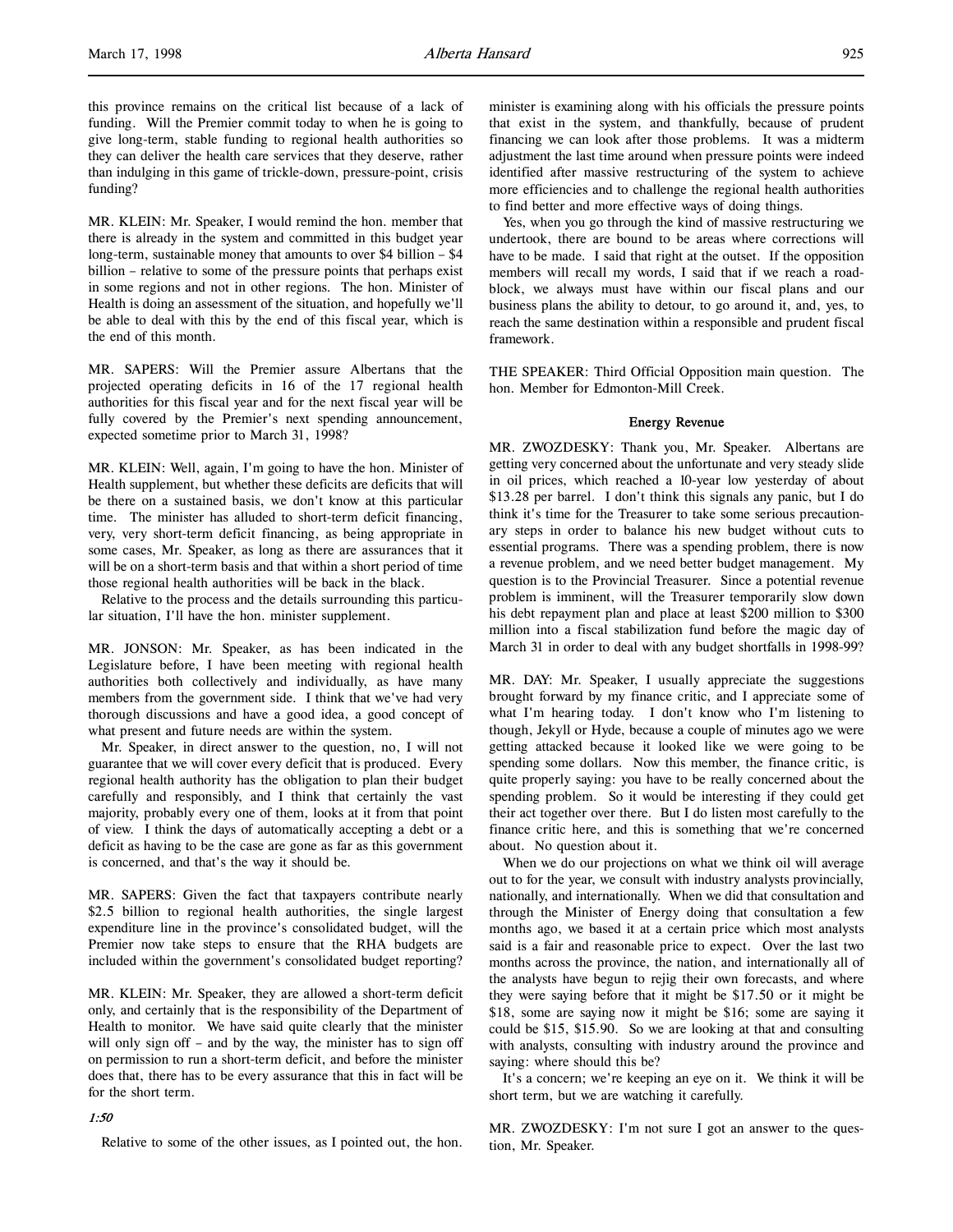Let me ask the Treasurer this: Mr. Treasurer, will you postpone the premature tax cuts that were recently announced until the revenue picture stabilizes and until you can get a better handle on the revenues and projections for our province?

MR. DAY: Mr. Speaker, there's nothing premature about fulfilling a commitment that we are going to maintain the most competitive tax position in the country. There's nothing premature about that at all. As a matter of fact, it's somewhat gratifying as other provincial budgets come down, Manitoba's for one just recently, that they also recognize the importance of sending a signal to taxpayers that their load is not going to increase. The federal Liberals also followed our same lead there in recognizing that.

So we're looking at the types of pressures that we're facing and are most concerned about where that price is. We'll base our projections, as I said earlier, on industry analysts, but as far as making an adjustment related to what we've done to fulfill a commitment, there's nothing premature about that, and we continue to maintain that commitment to Albertans.

MR. ZWOZDESKY: Well, Mr. Speaker, let me ask the Treasurer this question. Mr. Treasurer, if you're not going to slow down your debt repayment plan and if you're not going to postpone these premature tax cuts, can you tell me what contingency plan you have built into Budget '98-99 that would cope with a sharp downturn that exhausts even the \$420 million revenue cushions you've built in there? To use the Premier's words, what detours are you planning?

MR. DAY: Well, the contingency plan is clearly in place, Mr. Speaker, and as we've operated for the last few years successfully, last year and this year will continue to be successful. We take a look at what the prices are and what analysts are saying prices are going to be averaging out to over the year related to oil and related to corporate taxes. We then do the analysis on how many dollars will be brought in, and then we say that we have to protect ourselves against an economic downturn. In doing that, then, we look at the projections of money that we think will come in over the year, and we take 10 percent of that and set it aside. Call it a contingency fund. Call it a stabilization fund. We call it a revenue cushion. We set that aside. It's in place to protect against a possible downturn in the economy.

As far as having a separate set-aside fund called a stabilization fund, when we consulted with the Auditor General, it was not his advice that we do that. When we consulted with the accounting profession, it was not their advice that we do that. When we listened to a former critic from across the way, it was not his advice that we do that. That was a type of accounting which the Auditor General and other auditor generals do not approve of, so we take a revenue cushion instead. That, in fact, is a stabilization fund. It's a cushion that's in place, and it has to be accounted for. It has to be budgeted. It is in place.

As I said earlier this week, we should be able to absorb a downturn on the price of oil. How much of a downturn? If it gets below \$15, we've got some concerns. If it stays up around \$16, we think we can ride this out.

THE SPEAKER: The hon. Member for Edmonton-Strathcona, followed by the hon. Member for Calgary-North Hill.

#### VLT Plebiscites

DR. PANNU: Thank you, Mr. Speaker. The TeleResearch poll

leaked to the New Democrats, copies of which I tabled today in the House, shows that by a margin of almost 3 to 1 Edmontonians want a binding plebiscite on VLTs on the ballot during the municipal election. Yet every municipality that has either held a plebiscite or is thinking of holding one has been threatened with lawsuits by the hotel industry. My question is to the Premier. How can the Premier justify allowing municipalities to be bullied and sued for being democratic while the VLT revenue goes directly to the province?

MR. KLEIN: Mr. Speaker, the same question was put to me yesterday by a member of the media who alluded to the municipalities being bullied by thugs and so on. I don't know to what extent this is happening. I was a municipal councillor for nine years, and I had people come to me, and they argued their points. They used different tactics, and if I didn't like those tactics, I was a big enough boy to boot them out of my office.

DR. PANNU: Mr. Speaker, let me ask the Premier another question. He didn't answer my first one. Will the Premier agree to pick up the legal costs of any municipality that is sued by his buddies in the hotel industry, and if not, why not?

MR. KLEIN: Mr. Speaker, I would remind the hon. member that it was the municipalities themselves who recommended through the course of the Gordon review, the public consultation process, that the VLT issue be settled on a municipal basis. The recommendation is in the report, and all we did as government is say: we accept your recommendation.

DR. PANNU: My final supplementary to the Premier, Mr. Speaker. Why doesn't the province simply turn over all responsibility for VLTs to municipalities, including revenue, since municipalities are the ones that face all of the headaches from them, including threat of lawsuits?

## 2:00

MR. KLEIN: Mr. Speaker, lottery money is accounted for in the quarterly reports; it's accounted for in the budget projections; it's accounted for in public accounts. You will find that those dollars go to people throughout the province, including those who live in municipalities. They are not excluded from benefiting from those dollars. Those dollars go to education; they go to health; they go to roads. There are separate dollars that go to community organizations and cultural organizations through programs like the Wild Rose Foundation. There are some dollars that go to international aid, dollars that go to volunteer community organizations through the community facility enhancement program. So these dollars go to benefit the community at large, this community we call Alberta.

THE SPEAKER: The hon. Member for Calgary North-Hill, followed by the hon. Member for Calgary-Buffalo.

### Calgary Snowstorm

MR. MAGNUS: Thank you, Mr. Speaker. My questions are to the minister of transportation. In consideration of the heaviest snowfall in 113 years in Calgary and still snowing one inch per hour with 30 kilometre per hour winds expected this evening, what actions have been taken to keep the city moving as far as mobilization of emergency equipment and snow-clearing equipment? I understand Calgary is in gridlock now.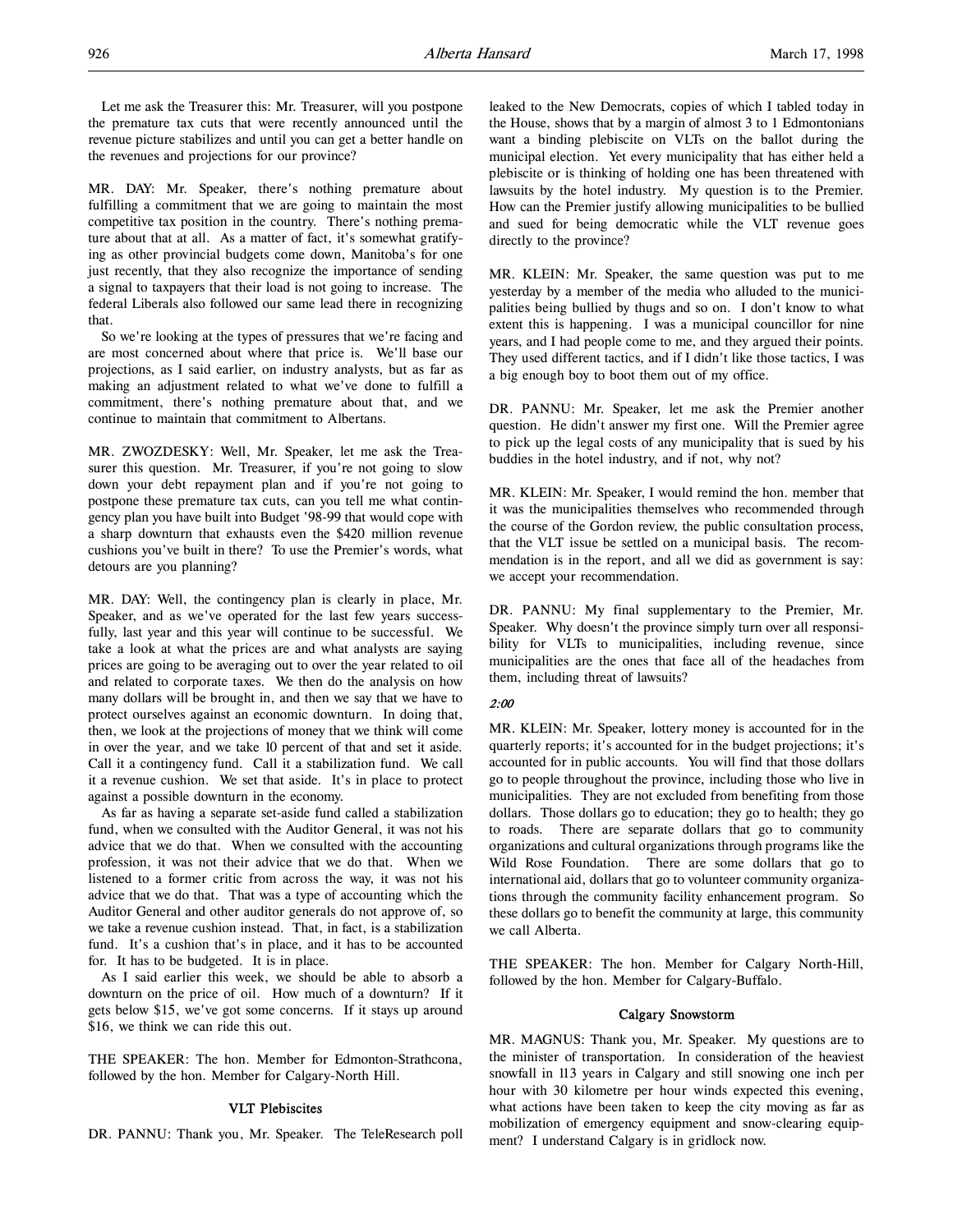MR. PASZKOWSKI: Thank you, Mr. Speaker. This is a very critical situation in Calgary in that it has been snowing there since last night and has accumulated to virtually record proportions. It is something that has to be dealt with and dealt with with immediate action.

The group responsible for maintenance in the area has mobilized all their snow-clearing equipment. They have called on all of the surrounding region that may have maintenance equipment that can be made available to assist in this particular initiative. Hopefully, through the co-operative process of all the groups that are involved in maintenance in the southern part of the province, we'll be able to cope with a very difficult situation.

MR. MAGNUS: Thank you, Mr. Speaker. My first supplementary to the same minister is: with such a huge accumulation of snow and temperatures expected to hover around 3 degrees centigrade, what is the risk of flooding in Calgary?

MR. PASZKOWSKI: Parts of Calgary are built on a flood plain, and of course any community that does have flood plains is always at risk when there is flooding. The hope now is that the weather will not moderate too quickly and indeed will allow for a slow demise of the snow. Certainly the areas that are low-lying are at risk. It's very unfortunate. Nevertheless from time to time we have to deal with emergencies such as this.

MR. MAGNUS: My second supplementary to the same minister, Mr. Speaker, is: what action is the province considering taking to help the Calgary area at this time, and is there a contingency or a disaster plan in place for this kind of occurrence?

MR. PASZKOWSKI: All of the emergency measures teams have been contacted in every community in the area that's affected with this severe snowfall, and they've been mobilized. They've all been advised of possible actions that may be needed. As a result of it, should the emergencies arise, all of the communities have been notified; all their teams are in place. Hopefully we won't have to deal with it on an emergency basis. Nevertheless, we are prepared.

THE SPEAKER: The hon. Member for Calgary-Buffalo, followed by the hon. Member for West Yellowhead.

### Sexual Orientation

MR. DICKSON: Thank you, Mr. Speaker. When the Alberta government makes representations to the Supreme Court of Canada or to any other group or body, it's seen by many as speaking on behalf of Albertans. While respecting the sub judice rule, I think it's fair and important to find out what the government is saying on our behalf and what it means. My questions are not about any pending court case but rather about the current policies of this government. My question is to the Premier. Is it the policy of this government that it has absolutely no obligation to regulate private-sector activity even if that activity denies an Albertan a place to live or a job just because that individual is gay?

MR. KLEIN: Mr. Speaker, perhaps through his supplementary he can tell this side of the House what he's driving at.

MR. DICKSON: Mr. Speaker, we'll try to be clearer on this question. How can the Premier claim that his government has chosen to, quote, remain neutral on the sexual orientation issue when the effect of refusing to amend the human rights act has been to allow many Albertans to be mistreated, to be denied a job, to be denied a place to live?

MR. KLEIN: I would suggest, Mr. Speaker, that this matter is indeed sub judice, and it would be inappropriate for me to comment on a matter that is before the courts.

MR. DICKSON: Mr. Speaker, my final question would be this: just how far will this Premier go in allowing the basic rights of a, quote, small group of citizens, close quote, to be violated just because the abusers may be private citizens or private groups?

MR. KLEIN: Mr. Speaker, again, if he is alluding to the Vriend case, which has not been adjudicated yet by the Supreme Court of Canada, then I would suggest that it would be inappropriate for me to answer the question.

Perhaps one of their other members can ask a very straightforward, honest question relative to this situation.

THE SPEAKER: The hon. Member for West Yellowhead, followed by the hon. Member for Edmonton-Ellerslie.

#### Government Vehicles

MR. STRANG: Thank you, Mr. Speaker. My question today is to the Premier. I've had some questions from my constituents about government vehicles, especially your use of government cars. What exactly is the situation?

MR. KLEIN: If you're talking about my vehicles, Mr. Speaker, I don't have a government vehicle. There are four security cars. Two operate here in the city of Edmonton and two in Calgary. Again, I don't have a government vehicle, my wife doesn't have a government vehicle, and no one in my family has a government vehicle. I don't order government vehicles, and I don't tell security what government vehicles to get. I leave this entirely up to the security division responsible for Executive Council.

MR. STRANG: Thank you, Mr. Speaker. I appreciate the answer from the Premier.

On that note, my first supplementary is to the Justice minister. How many security vehicles do we have, and what quality are they?

MR. HAVELOCK: Well, Mr. Speaker, I can relay to the House that we do have four security vehicles, as the Premier alluded to. We have two in Calgary and two in Edmonton, and those vehicles are used to cover the entire province. The quality of the cars meet our performance requirements. As far as the number of vehicles, that's determined by security personnel. They make recommendations with respect to not only equipment but manpower, and the existing program is a result of that process. I might add that we've had this process in place for a number of years.

MR. STRANG: Thank you, Mr. Speaker. My second supplementary is also to the Justice minister. Are you telling us that we are using outdated procedures, a security system with manpower, vehicles that haven't been changed with the times?

MR. HAVELOCK: Mr. Speaker, I hope I didn't say that.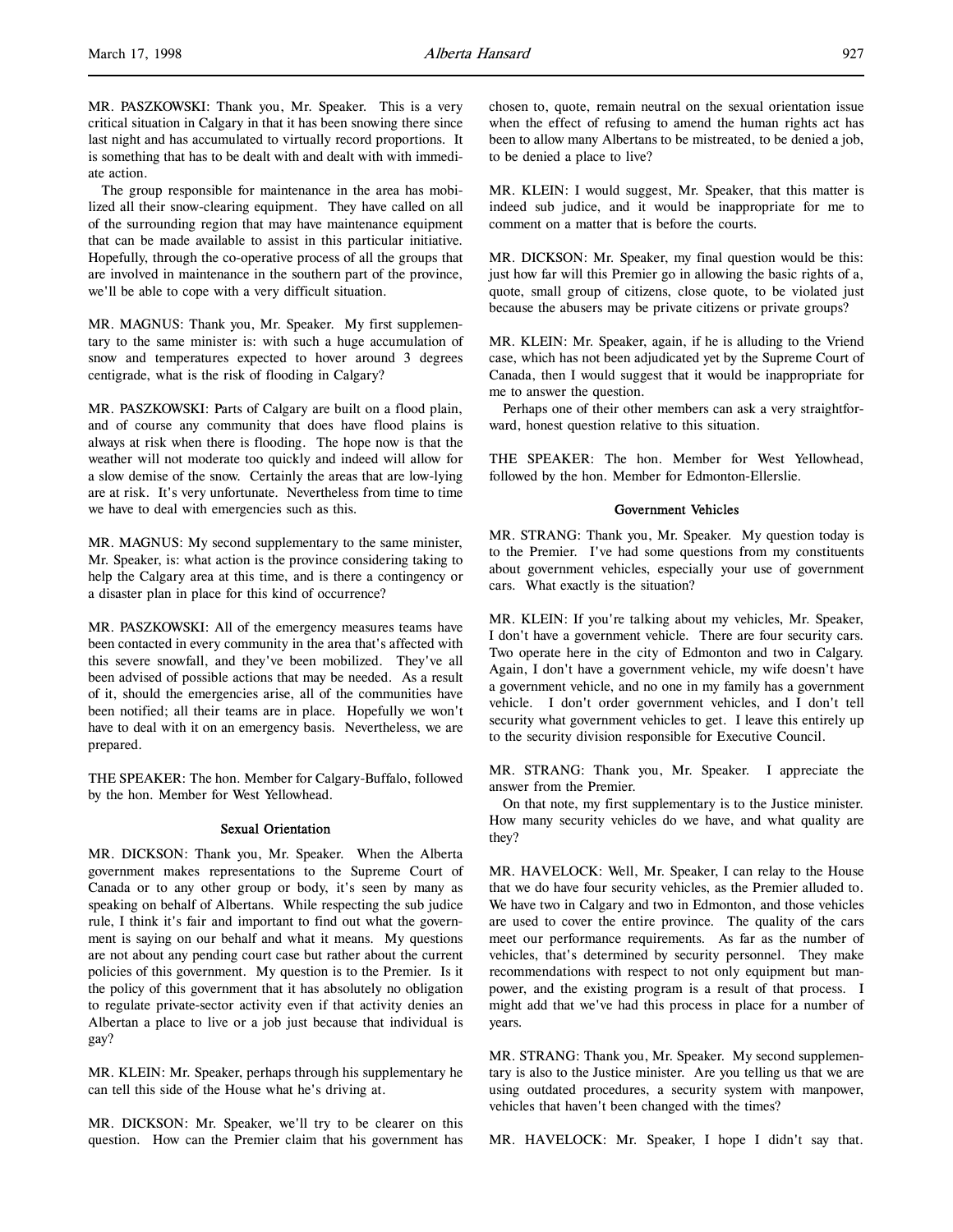[interjections] I didn't realize it was that critical an issue to generate this type of response. What I said is that the process hasn't changed. Our security personnel make recommendations, and those highly considered recommendations are then acted upon. As far as our security transportation needs, they are reassessed on an annual basis. That frequent revisiting, so to speak, includes standard procedures such as security concerns given threat, manpower, and the equipment that's necessary.

It is important to note, Mr. Speaker, that each jurisdiction has different security needs. We have an obligation to provide reasonable and proper security, and we feel it's prudent to follow the advice of our professionals. In fact, if we don't follow the advice of our professionals, why do we have them? I think it would be totally irresponsible for this government to simply ignore the security needs of the Premier and the security needs, quite frankly, of all members of the Legislature.

### Environmental Laws Enforcement

MS CARLSON: Mr. Speaker, Albertans expect that the front line of defence in protecting the environment is the Department of Environmental Protection, yet information from this department indicates that their confidence is misplaced. Plans to regionalize regulatory services will further reduce expertise and – and I quote – would spell disaster for industrial environmental enforcement and monitoring in this province. Will the Minister of Environmental Protection tell us how he addresses that concern?

### 2:10

MR. LUND: Mr. Speaker, in reorganizing the Department of Environmental Protection, we have divided the province into six regions. Within each region we make sure that there is the expertise necessary to carry out the requirements under the acts and to provide advice and to take information from the citizens within that area. As far as the industrial inspections, permits, those kinds of things, some of the permits or licences are very complex. We've got very complex issues to deal with, and the staff that handles those in large part is situated in the city of Edmonton. You may have three or four plants scattered around the province that require the expertise of one individual. When you get into the smaller plants and the industries that can be handled within the region, that is the way we are handling it. For example, doesn't it make sense that we would have someone out close to a plant instead of in the city of Edmonton to make sure that the monitoring is being done in a proper manner and to have the ability to go to the plant on an unannounced inspection, to work with the plant operators to make sure that the environment is being protected?

MS CARLSON: More expert staff's going to be lost in this downsizing measure.

Mr. Speaker, will the minister's department, who couldn't do the job in Ryley because they didn't have expert staff – even the Environmental Appeal Board said so. How can he justify losing even more now when he's not going to have enough expertise to do the job across the province? You know that's true. Downsizing is what's going to happen.

MR. LUND: The fact is that the Environmental Appeal Board did not say what the hon. member just said. The Environmental Appeal Board requested that an individual come to the hearing. Mr. Speaker, the individuals at the hearing felt they were confident in handling the questions. The department does have on staff the expertise that the Environmental Appeal Board alluded to. So, yes, we've had to downsize and rightsize the department.

I guess the hon. member's probably getting into the mode that they will champion, when we see 50 percent of their leadership advocating deficit budgeting. So I guess this is what they want to get into, Mr. Speaker.

MS CARLSON: Mr. Speaker, how is this minister going to restore confidence in this province with all of the people there when he doesn't have a proper monitoring system in the province and can't properly apply it because he hasn't got the expert staff anymore?

MR. LUND: Mr. Speaker, I find that really offensive. It's very, very offensive to the expert staff that we have in our department. Our department staff are known around the country as being experts in their field, and for the hon. member to stand up and say that we don't have that expertise on staff is absolutely wrong.

THE SPEAKER: The hon. Member for Little Bow, followed by the hon. Member for Edmonton-Mill Woods.

#### Government Vehicles

(continued)

MR. McFARLAND: Thank you, Mr. Speaker. Earlier today the Minister of Transportation and Utilities tabled information on executive vehicles. Whenever I'm driving around the constituency, I'll have to frequently refer to constituents who say: "Gee, that's a nice truck. Is that a government vehicle?" I have to tell them, "No, it isn't." Too often that becomes an election issue, and too often I have to respond to the constituents as though it's a government vehicle. My question to the minister: will he inform my constituents through the TV camera here and the opposition how many vehicles are actually in this mysterious executive fleet that we have?

MR. PASZKOWSKI: Thank you. Mr. Speaker, we actually have two fleets. One is central vehicle operations, and the other is executive vehicle operations. I assume the hon. Member for Little Bow is referring to executive vehicle operations. Today we have 74 vehicles in that fleet. Sixty-two are distributed and 12 are part of the fleet. This is down almost half from where it was in 1993.

MR. McFARLAND: Thank you. Mr. Speaker, I know who takes care of the oil changes and maintenance work on my vehicle, but will the minister inform us how many people and what's the cost of managing this executive fleet?

MR. PASZKOWSKI: There are four people involved in managing the executive fleet. The average cost of the executive fleet – and there's just been a study done, which was tabled here today - is \$70 per month. Interestingly enough, \$70 per month equates to a taxi trip to the International Airport and back from downtown Edmonton.

MR. McFARLAND: Thank you, Mr. Minister. My third and final question: what accountability and what allowance provision is there for individuals accessing these executive vehicles for personal use?

MR. PASZKOWSKI: There is provision to allow a minister to use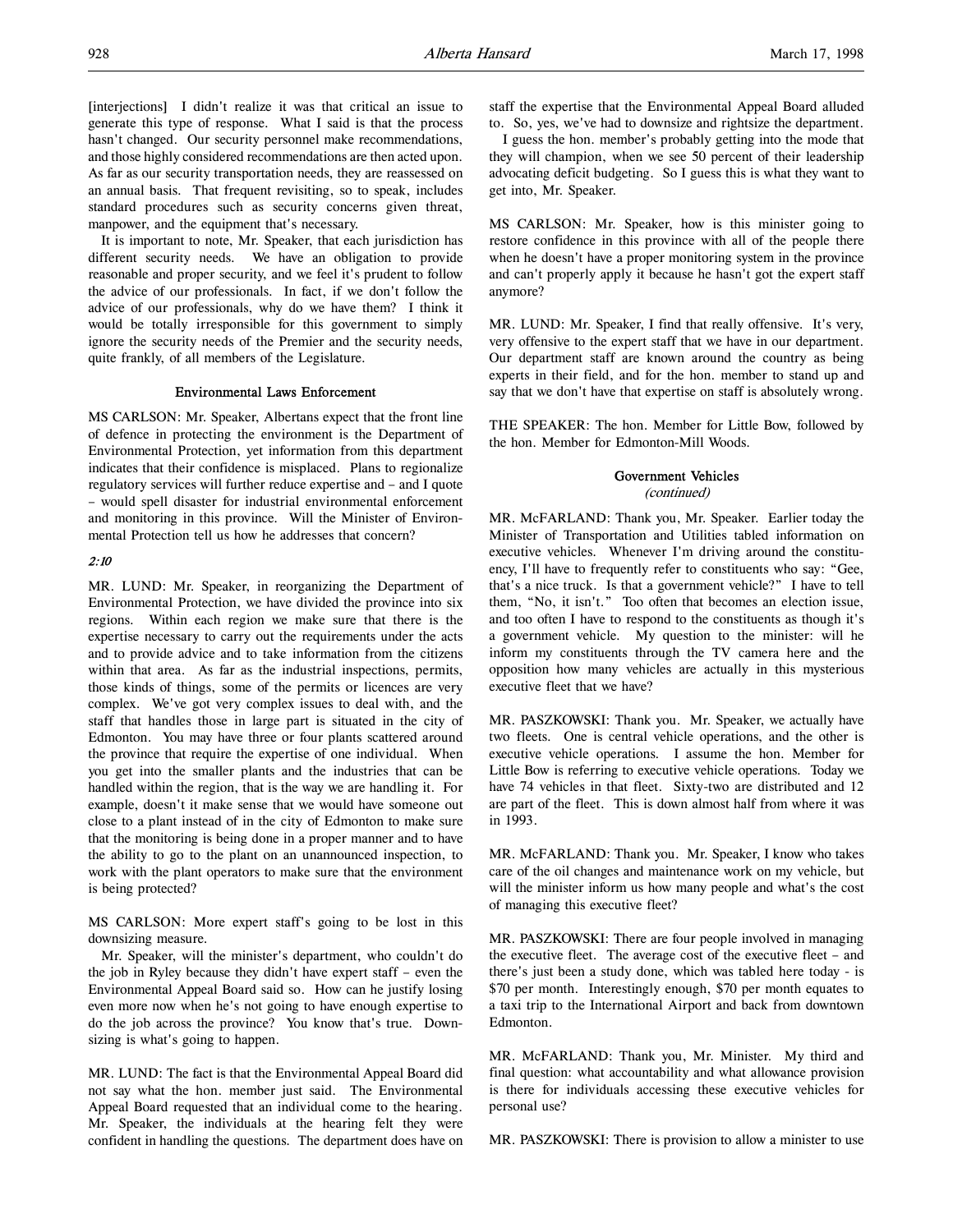the vehicle for his own personal use. However, that personal use is taxable. The study has indicated that the average of all of the vehicles that were part of the executive fleet were taxed in excess of \$3,000 per vehicle per year. Of that, roughly \$1,050 came back to the provincial coffers in the form of taxation.

THE SPEAKER: The hon. Member for Edmonton-Mill Woods, followed by the hon. Member for Calgary-McCall.

#### Private Schools

DR. MASSEY: Thank you, Mr. Speaker. I quote from a May 24 article:

Dressed in navy, red and white uniforms, Webber Academy students will study Mandarin Chinese, Spanish and use the best computers available.

Webber students will also pay a tuition of \$6,300, and as students of a private corporation will be subsidized by this government to the amount of just over \$1 million. My questions are to the Minister of Education. Why is the government in the private school business with the Webber Academy?

MR. MAR: Mr. Speaker, I think the first thing the hon. member should know is that to be eligible for public funding, private school operators must be a not-for-profit society or nonprofit corporation. I have done a corporate search of the school in question, and I've reviewed the notice of intention to operate an Alberta private school that was filed for the 1997-98 school year by Webber Academy. The documents that Webber Academy has filed with the provincial government are in order. Accordingly, they are eligible for funding.

On the issues of accountability that the member has raised in previous days, Mr. Speaker, he should know that private schools are required to file three-year education plans and budget reports. They must file at the beginning of their school year their notice of intention to operate, and following the end of the school year, they must follow up with their education results report and audited financial statements. These have been in order for private schools. We monitor that. The consequences of not doing those things are serious for private schools. For example, if a notice of intention to operate is not filed, then the funding that would go to that private school can be withheld.

So we do monitor these situations. Webber Academy's paperwork appears to be in order. Accordingly, they are entitled to funding.

DR. MASSEY: Thank you, Mr. Speaker. My second question is to the same minister. How do your claims of equity for Alberta students fit with the government-supported, limitless per pupil spending allowed private schools?

### 2:20

MR. MAR: Mr. Speaker, members of the public elect to send their sons and daughters to private schools for a number of different reasons. I think it's important to note that only 60 percent of the instructional grant that goes to students in the public school system will go to private schools. Accordingly, I think the most important thing is noting that the amount of money we spend, that we grant to private schools to operate their schools, is only about 1 percent of what we grant for support of the public school system.

Mr. Speaker, I think it is critical to support the notion of choice in education, keeping in mind that to a large measure when

parents elect to make that choice, they know at the outset that they'll be responsible for paying tuition. They know they make that choice with some support from the government but without support for capital, for transportation, for administration. Having gone through an extensive public consultation process, I think we have now come to a point where we can say that a compromise has been struck with respect to support for private schools.

DR. MASSEY: Thank you. To the same minister: how do you square private school subsidies with information in a letter to you from the public Windsor Park school that they lack money for basic textbooks?

MR. MAR: Mr. Speaker, the instructional grant that goes to public schools, including Catholic schools, throughout the province is equitable. It is currently \$3,700 per student. On top of that \$3,700 there's money that goes for their operations and maintenance, for their capital, for their transportation. Out of that \$3,700 envelope we think it's appropriate to grant that to school boards, and for school boards who are charged with the responsibility of spending that money on learning resources, textbooks should be included in that.

Having said, Mr. Speaker, that \$3,700 is an appropriate number, we recognize some of the pressures the schools boards are facing with respect to increasing costs and meeting with their wage settlements and such. Accordingly, we are increasing the per student instructional grant rate April 1 of this year, September 1 of this year, and September 1 on each of the following two years after that.

THE SPEAKER: The hon. Member for Calgary-McCall, followed by the hon. Member for Edmonton-Calder.

### Computers in Schools

MR. SHARIFF: Mr. Speaker, technology is an important tool for student learning. I have been hearing from school administrators and parents in my constituency that they are struggling to meet the technology in schools framework recommendation of 5 to 1 ratio of students to computers. My question is to the minister who has developed a reputation for accepting recommendations from task force committees, the Minister of Education. Does the minister expect schools to provide a computer for every five students?

MR. MAR: Mr. Speaker, that recommendation was made by a task force, but to be clear, the government has never set a ratio of any kind for computer-to-student needs. I agree with the hon. member that technology is an important tool in student learning. However it is just a tool, and at the end of the day I'm very strongly of the view that teachers, schools, and school divisions need to determine what level of technology they need in order to meet the learning needs of their students. They need to look at what their students need to learn, how technology can be used to support that learning, and the age and grade level of those students.

MR. SHARIFF: Mr. Speaker, my first supplemental is to the same minister. How are schools and teachers expected to provide technology training to students?

MR. MAR: Well, Mr. Speaker, I think this is a very good question. The Department of Education has been working on learning outcomes in the area of technology. That is to provide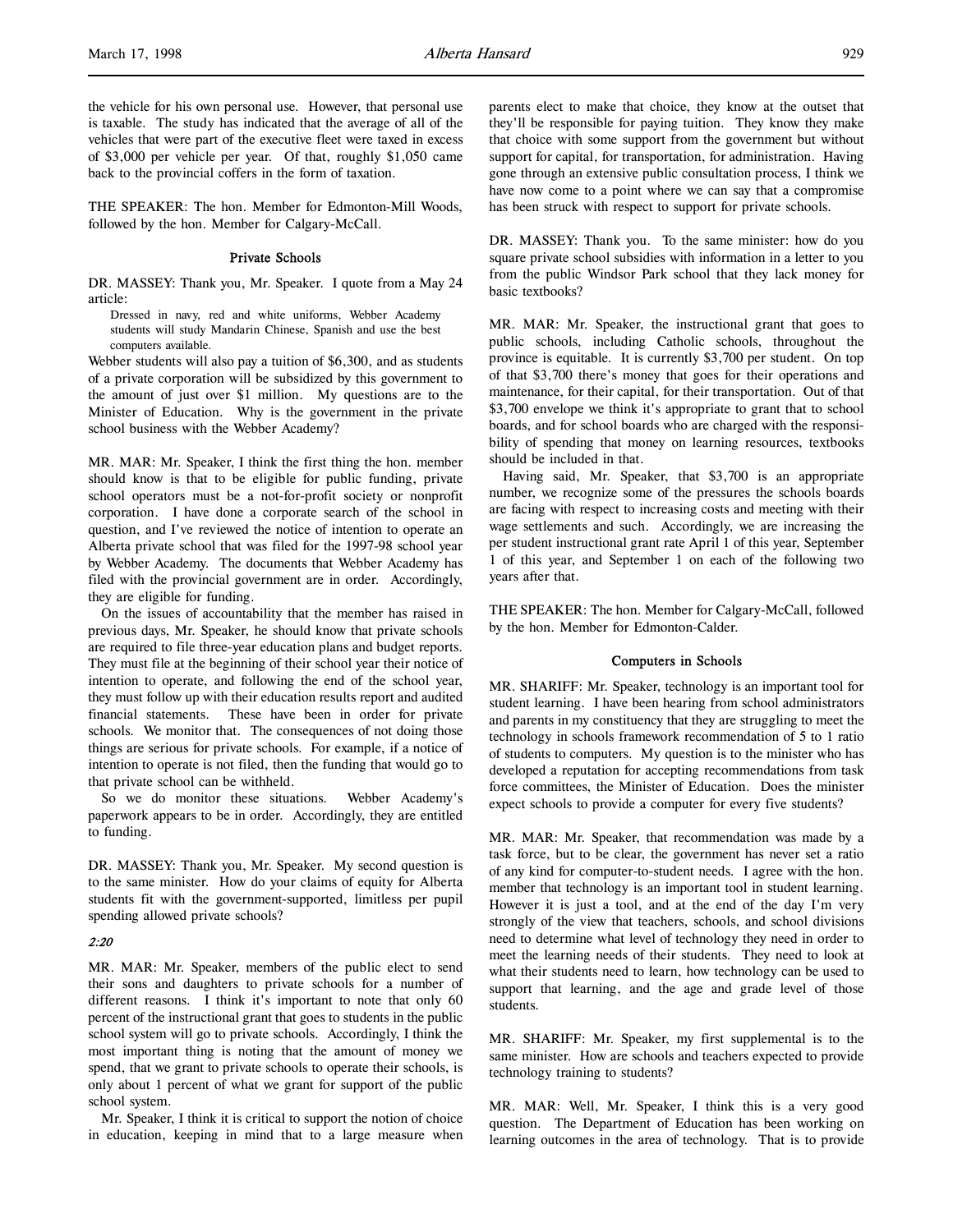an outline of what students should know and what they should be able to do at grades 3, 6, 9, and 12. That learning is expected to take place within the curriculum of certain subject areas; for example, the ability to use the Internet in order to do research for social studies or the ability to use computers to graph for math programs. Technology training is not a goal in itself, but it is an integrated part of the regular curriculum in our schools.

MR. SHARIFF: My final supplemental is also to the same minister. Given that the Calgary board of education, in its document titled An Empty Promise, identifies a need of \$50 million to provide enough computers for its students and an additional \$15 million annually for maintenance, can the minister assure my constituents and the students sitting up there that the government is providing sufficient funding to support the use of technology in schools?

MR. MAR: Well, Mr. Speaker, first of all, the Calgary board of education has based its cost estimates on a figure of \$3,500 per computer workstation. In my strong view, that is a high figure, and there are many jurisdictions in the province that have provided computer workstations at a significantly lower unit cost. For example, in Grande Yellowhead, they estimate that the cost of their computer workstations is between \$1,200 and \$1,400 per unit. As for maintenance costs, they should represent about 10 percent of the annual computer budget. The Calgary board of education's estimate in this regard is excessive.

Mr. Speaker, in the past we have provided money for technology integration, and we continue to do so. The amount would be about \$85 million in technology for the years 1996-97 through 2000-01. To the positive response of school boards, they've indicated that they're quite pleased with the fact that starting April 1, 1998, we will no longer require that they provide matching funds to meet the money we put in.

Also, Mr. Speaker, I just want to say one thing about the computers for schools program. Telus has supported a program called Blue Eagle, and that program and the computers for schools program have helped many schools obtain computers for their use from local business communities. We very much support those types of partnerships.

THE SPEAKER: The hon. Member for Edmonton-Calder, followed by the hon. Member for Bonnyville-Cold Lake.

### Municipal Transportation Infrastructure

MR. WHITE: Thank you, Mr. Speaker. Calgary's \$64 million Deerfoot Trail extension ranks 14th on that city's list of priorities, yet this government in its wisdom has decided that this particular project is Calgary's top priority. It's obvious that local priorities don't count when this government makes a decision. The \$64 million question goes to the minister of transportation. What evidence does the minister present that this project should rank ahead of all the projects that the city of Calgary has priorized first?

MR. PASZKOWSKI: Thank you, Mr. Speaker. I think it's important to note that Calgary also receives in excess of \$31,500,000 to deal with the other projects that are listed within Calgary as well. This is simply part of the ongoing infrastructure maintenance that is required. It's part of Calgary's growth and certainly allows for a ring road around Calgary to alleviate some of the pressures that are there in Calgary. Further to that,

Calgary does receive a substantive amount of money to deal with the internal pressures of growth that are affecting Calgary.

MR. WHITE: A supplementary, Mr. Speaker: why would this government decide in its wisdom that municipal decisions and municipal priorities rank less than theirs?

MR. PASZKOWSKI: Mr. Speaker, there are many factors that enter into the priorizing process, and certainly safety is one of them. Highway 22X has one of the higher fatality rates of any road in Canada, and we have to deal with that as well. Certainly, from my perspective at least, safety is one of the key elements of funding for roads, and that's one of the reasons that money is being put aside to assist not only in highway 22X; it also takes some of the pressures off some of the other roads as well.

MR. WHITE: Mr. Speaker, will the minister commit, then, that elected councils in the city of Edmonton and the city of Calgary will have in future a little more representation than they've had in the past in this regard?

MR. PASZKOWSKI: Mr. Speaker, the Premier has structured a task force which includes the city of Edmonton, the city of Calgary, the president of AAMD and C, the chairman of AUMA, as well as three key ministers in the process of ongoing discussions as to the pressures of infrastructure. Indeed, this province is in a growth mode, and indeed infrastructure is a key part of it. Consequently we're very, very anxious to deal with the local communities, with the local municipalities in finding ways of dealing with those intricate pressures that may affect not only Calgary and Edmonton but Grande Prairie, Lethbridge, Brooks, Medicine Hat, and all of the other communities in this province as well.

### head: **Members' Statements** 2:30

THE SPEAKER: Three hon. members have indicated their interest today to provide the Assembly with a member's statement. We'll proceed in the following order: first of all, the hon. Member for St. Albert, followed by the hon. Member for Calgary-Buffalo, followed by the hon. Member for Airdrie-Rocky View.

### St. Patrick's Day

MRS. O'NEILL: Thank you, Mr. Speaker. Today, St. Patrick's Day, as many of you are aware, is known as a day for the wearing of the green. What you might not know is the origin of some of the lore that surrounds this grand day. Around the year 400 AD Patrick was born in Scotland. He eventually came to Ireland as bishop and shepherd of the Celtic people, and beyond his own great accomplishments several legends evolved.

We all know of St. Patrick's teaching about the Trinity by using the shamrock, of which there are many growing on the fair isle. But you might not know this wee tidbit of lore. When Patrick was dying on this day in 465 AD, he urged his friends to celebrate comfortably his exit into eternal life. To this end his last request was that each of them take a wee drop of something to drink to ease their pain, and so it is out of reverence for the saint and in compliance with his last words that we Irish sometimes like a wee dram. And I, Mr. Speaker, have not kissed the Blarney Stone.

Sadly I will speak of the troubles. They originated way back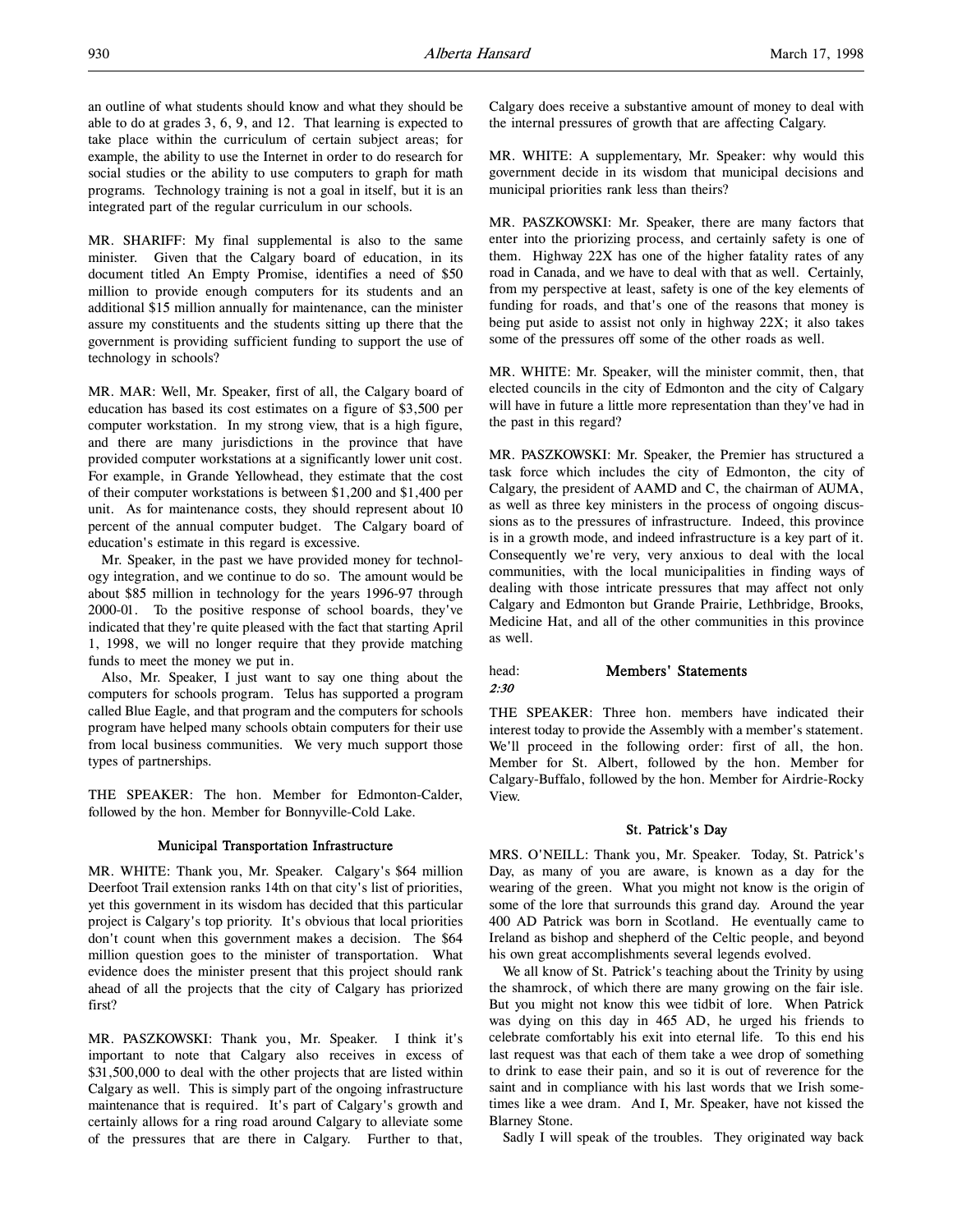in 1690 at the Battle of the Boyne. The Irish and French under King James II clashed with Dutch and English troops under William of Orange. The Williamites won the day, and the Catholics lost. Hence the orange and the green, the Catholics and the Protestants, and the subsequent long, sad chapters in the history of Ireland.

But the Irish are a resilient group. Scrappers, some people call us. Admittedly we're fighters, but fighters for what is right. While we may have long memories, passionate and stubborn hearts, we also have an abundance of ready wit. The land of saints and scholars has given the world sensitive poets, fiery politicians, profound playwrights, mellow and lyrical musicians and dancers.

So it is, Mr. Speaker, that today I say on St. Patrick's Day, as my mother always did, that there are two kinds of people in this world: those who are Irish and those who wish they were.

THE SPEAKER: The hon. Member for Calgary-Buffalo.

#### Alberta Bar Association

MR. DICKSON: Thank you, Mr. Speaker. Peter Lougheed, the late Neil Crawford, Senator Ron Ghitter, the late Gordon Wright, and my predecessor, Sheldon Chumir: each of these MLAs made a major contribution to this Assembly and to this province. What did these men have in common? Representing as they did three different caucuses, they were all lawyers, members of the Alberta Bar. They were excellent representatives of a profession I'm proud to share with them.

It's been 27 years since I became a member of the Alberta Bar, and in that period I've witnessed lawyers provide leadership in their communities, in their local government, and in virtually every field of activity you can imagine. Whether it was the late Justice Joe Kryczka in terms of international hockey, whether it was Jack Perraton in terms of championing the Calgary expo bid, or Joe Shoctor promoting theatre in Edmonton, what's more is that this kind of community leadership is the norm not the exception within the Alberta Bar.

As Shakespeare well knew and as I'm reminded this afternoon, there's always an audience to poke fun at lawyers. I hope that in the course of good-natured ribbing we don't lose sight of the enormous contribution that lawyers have made to our province. It's easy to blame the lawyers when the client makes a foolish decision. After all, a client, whether it's a single individual or the provincial cabinet, can try and say: it's the lawyers who told us to do it. The reality is that lawyers act on their client's instructions. All the lawyer can do is offer advice on the options available, and it's always the client who makes the choice and the ultimate decision.

Morris Schumiatcher, the Calgary-born lawyer and scholar observed:

The great interest of man on earth is justice. It has been called the ligament that holds civilized beings and civilized nations together. If that be so, then the lawyer whose chosen duty is to espouse the cause of justice for the citizen, performs the most honourable of all services for man.

Roscoe Pound described the profession as a group of men pursuing a learned art as a common calling in the spirit of public service, no less a public service because it may incidentally be a means of livelihood.

Thanks, Mr. Speaker.

THE SPEAKER: The hon. Member for Airdrie-Rocky View.

#### Independent Schools

MS HALEY: Thank you, Mr. Speaker. Last year in this Assembly I introduced a private member's bill. The intent of that bill was to increase funding for independent schools from the existing 50 percent of the basic instructional grant to 75 percent. In dollar terms that would have been a increase from \$1,815 to approximately \$2,700. In actual terms with that increase these Alberta children would still be funded at less than 50 percent of what their counterparts in the Catholic, public, or charter schools receive. The bill was a result of just under 900 constituency contacts over a three-year period of time.

I wanted to raise the profile of that issue, and as I'm sure all my colleagues would agree, the bill did just that. In response the Minister of Education proposed a task force to study the issue and have it return to government with recommendations. As all are now aware, the task force did complete its work and did make recommendations, all of which have been accepted by government: 26 recommendations, only one of which had anything to do with funding.

My purpose in rising today is to thank the minister, the task force, and my colleagues for the way in which they handled this very contentious issue. I didn't get the 75 percent, but at the end of their deliberations the task force provided all of us with a very comprehensive report and a recommendation to increase funding from the current 50 percent to 60 percent of the basic instructional grant, or from \$1,815 to \$2,316, over the next two-year period starting in the next fiscal year.

In the end government will increase spending by \$5.7 million to independent schools that educate about 4 percent of Alberta students. They will receive \$35 million in total or about 1 percent of what the public and separate education systems receive. In response to this decision, calls are once again coming in from across the province, this time to thank us for listening to their concerns. Ironic, is it not, Mr. Speaker, that an increase of \$388 million to the public education system elicited only calls for more? It's worth thinking about.

THE SPEAKER: Hon. members, might we revert briefly to Introduction of Guests?

HON. MEMBERS: Agreed.

### head: Introduction of Guests (reversion)

THE SPEAKER: The hon. Minister of Transportation and Utilities.

MR. PASZKOWSKI: Thank you, Mr. Speaker, it's my pleasure on behalf of Grande Prairie-Smoky and my colleague from Grande Prairie-Wapiti to introduce to you and through you to the members of the Assembly grades 7, 8, and 9 students from the secondary schools of Sexsmith and La Glace. They're part of a band that was performing and competing in the Edmonton area. They're accompanied today by their music director, Duane Paulson, by supervising teacher, Erie Scratch, as well helpers Corinne Shillington and Barbara London and bus driver Rob Everton. They're seated in the members' gallery, and I'm very proud to ask them to rise and to receive the usual warm welcome of the Legislature here today.

THE SPEAKER: On a purported point of order, the hon. Member for Edmonton-Ellerslie.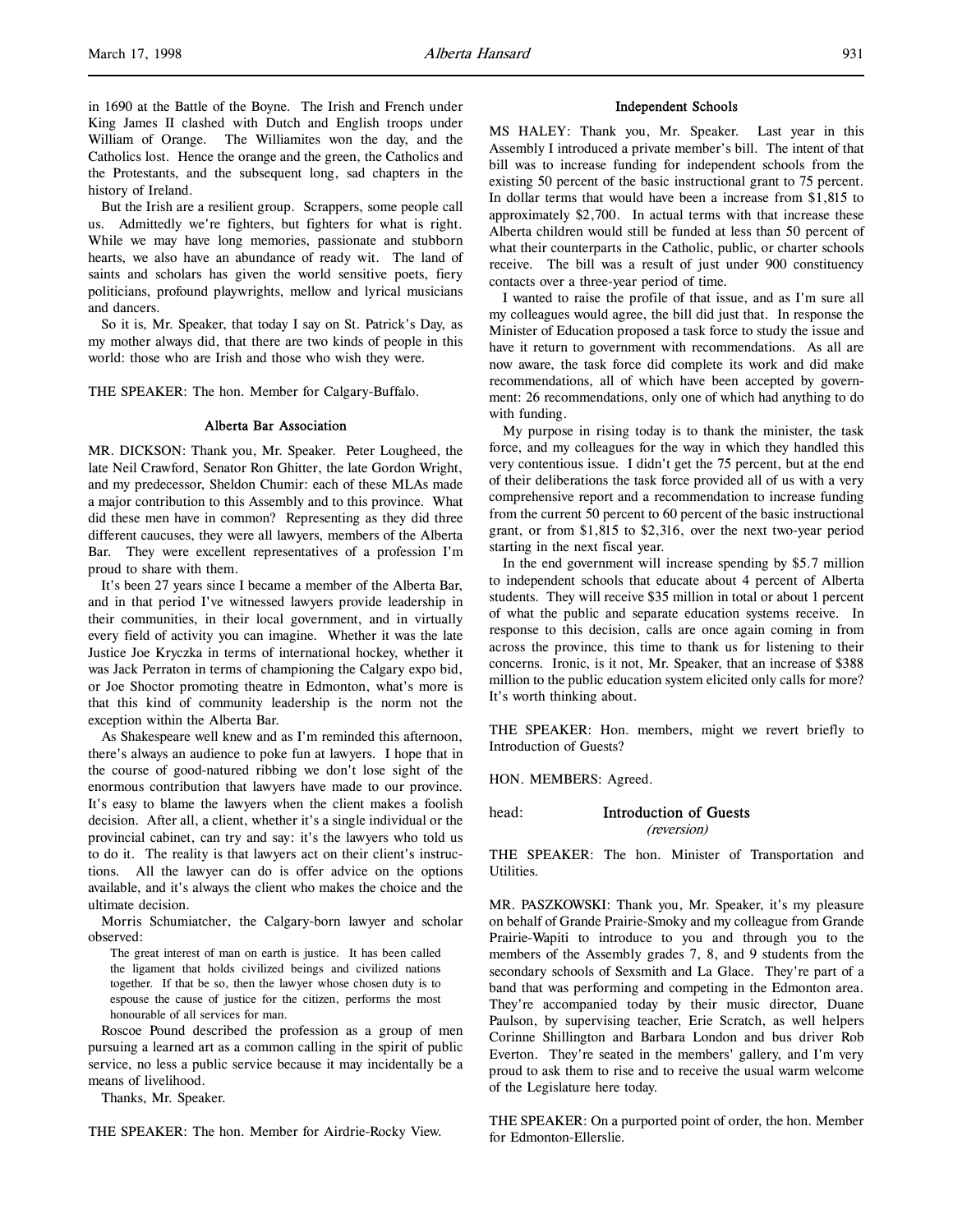## Point of Order Imputing Motives

MS CARLSON: Thank you, Mr. Speaker. I rise under 23(h) and (i) in Standing Orders. Earlier in question period when I made a comment about the Environmental Appeal Board being critical of the Environmental Protection staff with regard to the Ryley landfill, the minister indicated that I was incorrect. In reference to that I will quote some information from the Alberta Environmental Appeal Board report and recommendations on appeal 96- 059, which deals specifically with the Ryley landfill. On page 41 in comments that came forward:

The Board could not consider all of the available evidence due to the withholding of information by the Department . . . the absence of department officials to discuss and fully provide evidence.

On to page 43, where they say, "As the hearing progressed, the credibility of the Department's evidence fell," and on to page 44, where they talk about the department's advisers not having the best evidence.

There were several instances during the hearing that illustrated the confusion or lack of information held by some of the Department's witnesses.

Those are some quotes from this report. There are many more indicating that the lack of available expertise in the department is causing a problem in this province.

## 2:40

MR. LUND: Mr. Speaker, as I clearly indicated in my answer to this question, the board was somewhat concerned with the ability to answer all of the questions that were put to the board at the hearing. However, the staff that was at the hearing felt that they could handle it adequately. Beyond that, the department person who had actually written the approval and had studied the soils is a renowned scientist in soils and their constituents. So the fact is that we do have that expertise on staff. It's unfortunate that he was not out at the hearing, but circumstances prevented him from being there. It's not that we don't have that expertise on staff, and that's what I was talking to.

THE SPEAKER: Hon. members, might I refer you to Beauchesne 494, Acceptance of the Word of a Member:

It has been formally ruled by Speakers that statements by Members respecting themselves and particularly within their own knowledge must be accepted. It is not unparliamentary temperately to criticize statements made by Members as being contrary to the facts; but no imputation of intentional falsehood is permissible.

And the operative line:

On rare occasions this may result in the House having to accept two contradictory accounts of the same incident.

head: **Orders of the Day** 

### head: Public Bills and Orders Other than Government Bills and Orders head: **Committee of the Whole**

[Mr. Tannas in the chair]

THE CHAIRMAN: I'd call the Committee of the Whole to order.

## Bill 206 Human Tissue Donation Procedures Statutes Amendment Act, 1998

MR. JONSON: Mr. Chairman, I appreciate the opportunity to

speak to Bill 206. I want at the outset to indicate that as a member of this Assembly I certainly support Bill 206. However, over the past few weeks I have received several submissions from a variety of interested parties in the health care system about the specifics of this bill. In light of some of the points those groups and individuals raised as well as because of some legislative issues raised by my officials, I would like to propose an amendment package. If I might, Mr. Chairman, I would like to comment further as those are being distributed.

In this particular series of amendments there are a number of sections to be addressed. First of all, the definitions of "potential donor," "tissue," and "transplant" have been more clearly defined and have been made consistent with the Human Tissue Gift Act.

Referring then, Mr. Chairman, to section 37.1. Section 37.1 has been rewritten to require hospitals to adopt policies and procedures regarding human tissue donation and to give the minister the authority to prescribe these policies and procedures. The reason for doing so is to allow for the content of the policies and procedures to change as new requirements are identified.

As an example, Mr. Chairman – and I think this is a very important area in which we need to adapt – once policies and procedures being developed following the national/provincial strategy on human tissue donation are completed and approved, they would be able to be easily adopted into the regulations. In this way problems or concerns which arise may be addressed immediately, without the need to wait for a legislative sitting.

Sections pertaining to the Regional Health Authorities Act are being struck since section 5 of the Regional Health Authorities Act is worded broadly enough to include human tissue donation policies and procedures. As a point of clarification, Mr. Chairman, the Regional Health Authorities Act was not intended to include a specific list of directions that the minister may give to the RHAs. Instead, this legislation outlines the responsibilities of and the relationship between the minister and the regional health authorities.

Mr. Chairman, I would like to make two final notes. First of all, there are a number of housekeeping changes in Bill 206. Some section numbers have changed from the original bill due to the changes in relation to the definition of "spouse." Also, I would like to indicate that there was one reference in the bill in which the word "irrevocable" was used. I would like to draw to the hon. members' attention that that reference has been deleted.

With that, Mr. Chairman, I'll leave the amendment package with the Assembly. I look forward to their comments and the discussion over the amendments. Thank you.

THE CHAIRMAN: Okay. The amendment that's moved by the hon. Minister of Health we'll call amendment A1.

I'd call upon the hon. Member for Calgary-Buffalo.

MR. DICKSON: Thank you very much, Mr. Chairman. Just for the record I'll say that this is the first time I've seen the amendments that are referred to by the Minister of Health, as the page brought them to me a moment ago.

Since we spoke to this at second reading, I've had the benefit of some advice from a number of sources, and I just wanted to identify that in responding to the amendments being put in front of us. I think you'll recall, Mr. Chairman, that this member and I think virtually every member in my caucus had expressed support for the principle of the bill. I think we talked at some length about the perceived need for some provincial leadership, for provincial co-ordination in an area where that simply doesn't exist now.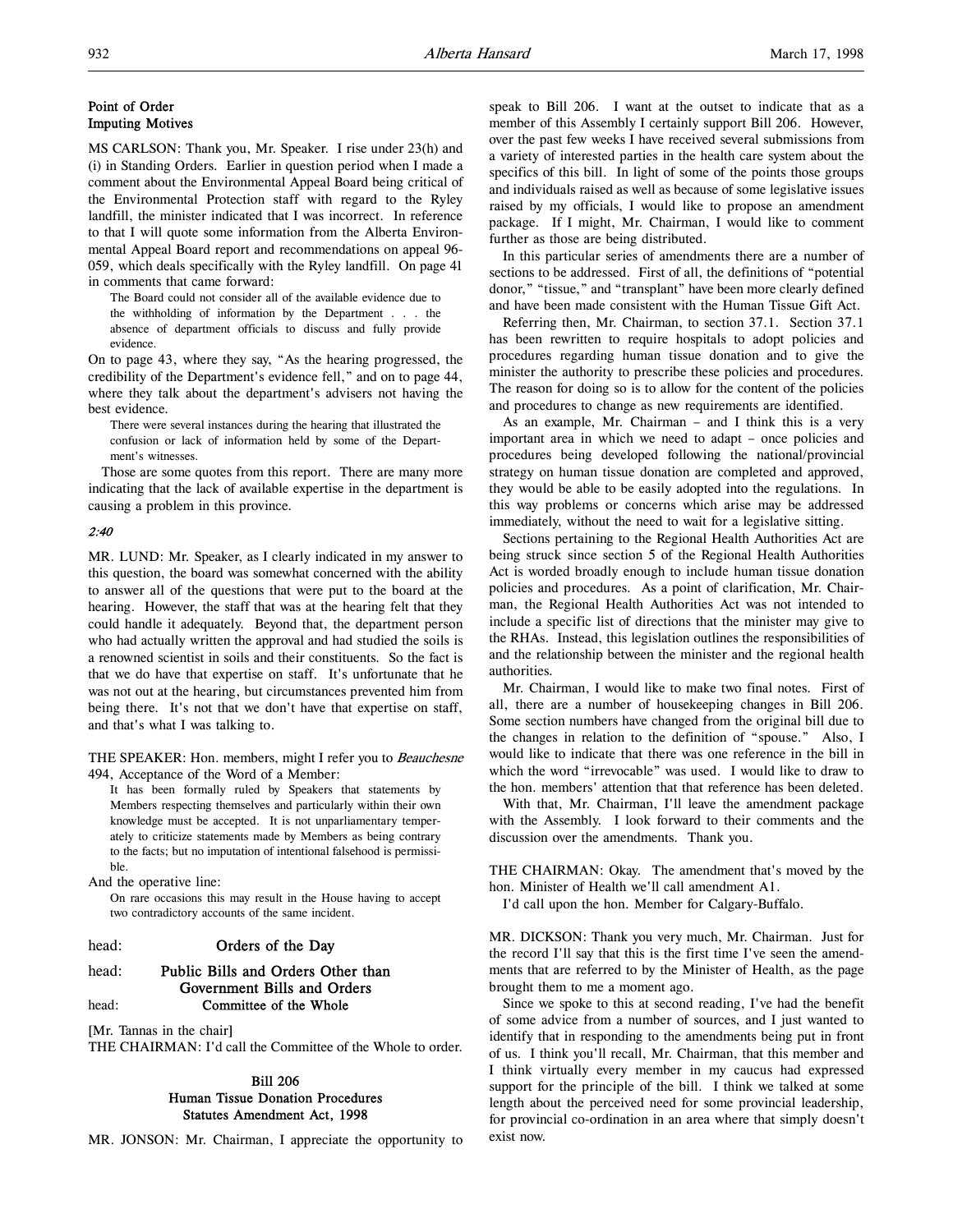Subsequent to second reading I've had some communication from Dr. Kinsella at the University of Calgary and Dr. John Jarrell of the Calgary regional health authority about a number of objections to Bill 206. I've been aided greatly by the Kidney Foundation of Canada, who were kind enough to fax and deliver some material to me, and I had a chance yesterday morning to meet with the executive director of that organization. I've also received, once again courtesy of the Kidney Foundation, an excerpt from the discussion document Organ and Tissue Donation

and Distribution in Canada. This is an advisory document for the Federal/Provincial/Territorial Advisory Committee on Health **Services** Now, what I'm trying to do is relate the amendments to the 13-

point strategy, to the discussion document that was produced by the federal, territorial, and provincial ministers. The 13-point strategy clearly identifies a number of areas of responsibility for provincial health ministries. As I go through it, what I'm trying to do is match the bill and the amendments to the recommendations in what seems to be generally acknowledged as a pretty solid piece of work and a helpful document. It looks like 2.4 in that 13-point strategy, in terms of adopting national donor data banks and procurement standards through legislation and regulation, clearly would be a responsibility for the provincial government, and presumably that's what Bill 206 addresses.

### 2:50

Other items I noticed: 7.1, 7.2, and 7.3, in terms of using national guidelines to develop provincial procurement policies. This seems to be not addressed so expressly, but it seems to be implicit in the bill.

Points 9.1 and 9.2 deal with establishing mechanisms for cost recovery and removing physician disincentives for identification and retrieval of organs. This is an area that gives me always a concern, because I think we've seen in a number of Third World countries what happens with the business of harvesting organs. So that's a particular concern. I've been looking through the amendment package to try and identify, Mr. Chairman, the extent to which that's going to be aided, curtailed, or regulated by the regulations. I'm not sure I've found that in the federal/provincial/territorial provision.

There are some things around provincial communication strategies. I guess what I've been hoping we would get is some sort of an undertaking from the Minister of Health in terms of how he's responding to some of those other elements of that strategy independent of the bill, because Bill 206 in many respects doesn't go far enough. There isn't enough detail to know what the province's intention is.

Page 14 of the discussion document talks about:

There was consistent support for the use of consensus building approaches such as have been used by Organ Sharing Canada . . . and by the Bureau of Biologics, Health Protection Branch, Health Canada.

Yet it seems that where we're at with this bill – there has been in this case one of the largest of the 17 health regions indicating some concerns with the bill, and we've had a set of amendments come forward. I frankly have had no opportunity, Mr. Chairman, to go back to the Calgary regional health authority to determine whether these amendments respond to all or some of those concerns. I have a great deal of difficulty with dismissing the concerns with the limited information we've got. This may be frustrating for the Member for Calgary-Fish Creek because she's been working on this for a very long time, but the reality is that

for my colleagues and I, we're dealing with much of this on sort of a first instance basis.

The executive director of the Kidney Foundation I met with was extremely persuasive. While I'm clearly convinced of the need for a provincial program and standards, the question is whether the bill with these amendments takes us closer to that, because there seems to be clearly a difference of opinion between one regional health authority and at least one organization that's actively supporting the bill.

So, Mr. Chairman, I have a lot of questions, and the amendments put in front of me simply give me a whole lot more questions. I want to be able to support the principle of the bill, but I frankly need some time and I expect my caucus colleagues need some time to be able to take the amendments and get some constructive input from those people who had expressed some interest. When we first got the bill, I as the Health critic sent out copies of the bill as widely as we could. Feedback is coming in much slower than one would hope, but it continues to come in, and that was without the benefit of seeing the amendments. So I have that concern.

I'd like to assist in moving the bill forward, but I'm also concerned, if we say that consensus is important in terms of moving to get where we want to, whether in fact there's a tension implicit between at least some of the proponents of the bill and at least some members of the medical ethics community and one of the largest regions. Now, it would be helpful if the Minister of Health could stand in his place and affirm that the amendments have met the objections of the Calgary regional health authority and are fully and enthusiastically supported by that region. If he can do that, then that effectively removes the reservation and the concerns I've got. Absent that advice, my preference frankly would be that the amendments be not further debated and voted today but that we be afforded some additional time and some additional opportunity to do, if you like, due diligence.

We take the job of lawmaking on an issue as important as this very seriously. I shouldn't speak for my colleagues – this is a private member's day – but I suspect some of them may share my sentiments. So I'd invite the minister to add that bit of narrative that was not in his original presentation of the amendment package. That would be very helpful.

Thank you very much, Mr. Chairman.

THE CHAIRMAN: The hon. Member for Calgary-Fish Creek.

MRS. FORSYTH: Thank you, Mr. Chairman. I'd like to begin the debate by thanking the minister for bringing forward the amendments to Bill 206. Before I get into the specifics of these amendments, however, I would like to make a few general comments.

THE CHAIRMAN: Hon. member, we are in fact on the amendment; right?

MRS. FORSYTH: Right, and I'm going to speak to them.

I believe that these amendments are good amendments, but I want to reassure all members of the House and the people of Alberta that the original form of Bill 206 was also strong legislation. The bill was thoroughly researched and written with the greatest of competence and in no way drafted incorrectly. The outcome of the original version would certainly have resulted in the same outcome that these amendments are designated to meet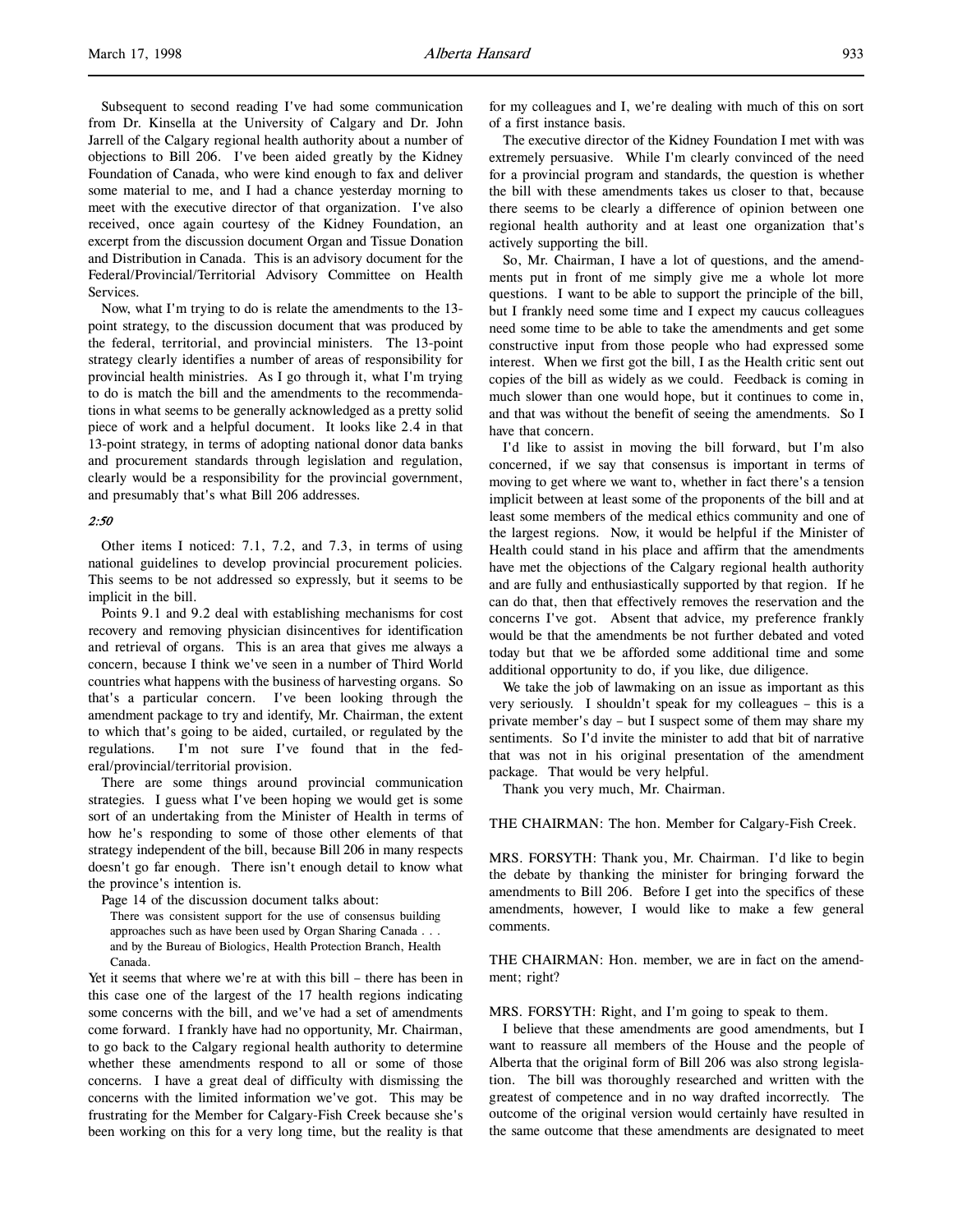During debate on bills, whether they are government or private members', we all recognize areas which we feel can be strengthened or need to be clarified. The amendments from the minister are just that. They are amendments which will make Bill 206 a stronger bill. They in no way diminish the intent of the original version; they only strengthen the direction.

The members of this Legislature who spoke to this bill in second reading all commented that this type of legislation is needed and is needed now. Comments were made saying that this bill should include a variety of things, from educating the public to complementing the goals of the federal/provincial/territorial discussion on tissue donation and distribution, which I am tabling copies of, Mr. Chairman. With these amendments Bill 206 addresses the concerns raised in second reading.

Mr. Chairman, after this bill passed second reading, I again had conversations with other members, with organ and tissue donation organizations, and with the people initially involved in the creation of the bill. There were many comments made to me on how this bill could be streamlined to remove overlap with existing legislation. I also heard comments and suggestions on how we could strengthen aspects of the bill. I listened to those people. I listened to them because they are the experts in the field, and each and every person offered good, solid arguments for amending certain sections of this bill.

Second reading allows all members of the House to raise issues with the concepts and premise of legislation, and that is exactly what was done during second reading of Bill 206. Many ideas which would make this bill stronger began to flow from debate in second reading.

Mr. Chairman, this issue, this global problem deserves to have the strongest possible legislation in place, legislation which is geared to bettering the lives of people on waiting lists for organ donation and to facilitating the integration of a successful organ donation process in all 17 regional health authorities. Alberta has taken the lead. This is the first in Canada, and I believe that other provinces will soon follow. In fact, I've already received calls from two other provinces regarding this bill. Canada again is looking to Alberta to lead the way with innovative legislation.

These amendments do not change the intent of Bill 206. They streamline it to ensure it accomplishes everything it is intended to do. Mr. Chairman, I am pleased to support these amendments. As the mover of this bill I believe it is important to discuss these amendments in more detail and to dispel concerns raised by some parties.

### 3:00

Firstly, as everyone will notice, many of the original sections of the bill have been removed entirely or replaced with new sections. This is not a housekeeping issue, Mr. Chairman. The movement of sections from one area of the act to another was done for a better administration of the bill and to remove duplication within acts. Most notably, all amendments to the Regional Health Authorities Act have been removed for the simple reason that the minister and the regional health authorities have the authority to accomplish the goals which were set out in those sections.

The underlying focus of Bill 206 is to increase organ donation

within Alberta, and sections of Bill 206 have been removed or amended to ensure that this is done in the most expeditious way. The status quo is no longer acceptable, and members who have spoken to this bill in the House and to me on a personal side all agree that change is needed. The issue of organ donation will always be with us, Mr. Chairman, and Bill 206 addresses that issue in an upfront and concise manner.

The second most notable change offered by these amendments focuses on a new section, section 28(3) of the Hospitals Act. This amendment amalgamates many of the sections put forward in the tabled version of Bill 206, reinforcing this government's commitment to streamline legislation and reduce regulation when appropriate. The Department of Health has offered a great deal of support during our review of the bill after second reading and has proposed creative suggestions in dealing with all questions raised during and after this debate.

The third major amendment put forward deals with consent for organ donation. I believe each and every hospital and regional health authority does try to obtain family consent when possible, but this is family consent. When I signed my organ donation card, that was my decision, a decision I made with my family, but in the end it was I who signed the card. I admit I have difficulty understanding why families sometimes go against their loved ones' wishes and withhold donations. I personally do not feel they should have that right. If I sign my donor card, I have done this for a reason. I have done it because I want to donate my organs if at all possible. Mr. Chairman, I am perhaps the exception rather than the norm. Although I personally feel a family should not have the right to take away someone's last wishes, I do understand that most families need the reassurance that they have the ability. Therefore, I support the removal of any changes to the section of the Human Tissue Gift Act relating to consent.

I also want to reassure this Legislature, the regional health authorities, and people considering donation that I will not be putting forward an amendment to strengthen consent for donation. I have brought Bill 206 forward to lay the foundation for a highly effective organ donation program in Alberta, not to increase family suffering when a family member has passed away. I do want to stress, however, that consent for organ donation is the single most important aspect of donation. Without it there can be no transplants, transplants, Mr. Chairman, which people literally die waiting for.

There are some very serious issues that I must deal with now. Since Bill 206 has passed second reading, I along with many members of the Legislature have received correspondence from one of the regional health authorities. This was written correspondence from Dr. John Jarrell, chief medical officer of the Calgary regional health authority, which flagged some very controversial issues. I would now like to address those concerns which the Calgary regional health authority has highlighted.

First, the region states that they have concerns with the bill because the regional health authorities will have to implement policies and procedures in relation to organ donation, that these policies are not outlined in the bill. There is a very simple reason for this. The bill sets the framework for the policy. It is a building block. It is not the be-all and end-all of organ transplant legislation. There needs to be and will be consultation with regional health authorities and medical professions regarding the policies which need to be implemented on a specific hospital basis and provincewide. I have never suggested that this bill was brought forward to tell physicians or frontline staff how to do their job. This is simply not the intent of the bill.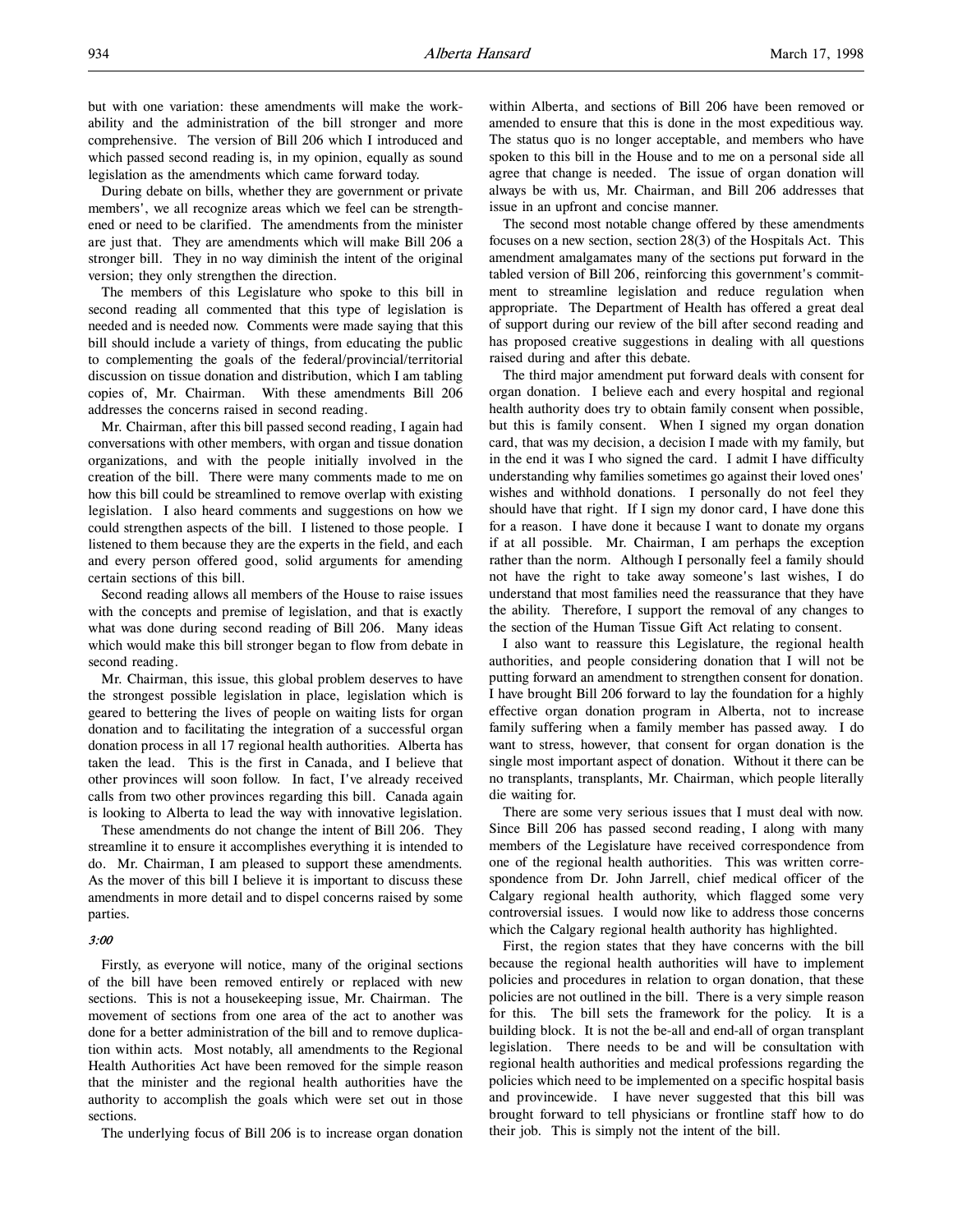A second issue that the Calgary regional health authority raises is in its relation to the definition of "potential donor." Dr. Jarrell states that this definition makes the attending physician responsible for assessing the suitability of a deceased or dying person to be a donor of organs or tissue. Mr. Chairman, this is already the case, and as far as I know, it always has been. I do not think I or any other Albertan would want it any other way.

The CRHA also recommends that the concept of "potential donor" should be based primarily on the notion of previous consent having been given. Identifying a potential donor is not intended to include consent. There are two separate steps. One follows the other as simple progression. Once a person has been identified as a potential donor in accordance with standard medical practices, then and only then should consent be requested. Being identified as a potential donor in Bill 206 does not mean that you have consented to donation. That is something I believe I have to stress. Identification as a potential donor is a separate step from consent.

Mr. Chairman, another concern that Dr. Jarrell has identified I believe is nothing more than fear mongering or a scare tactic at best. I would like to quote what the regional health authority has communicated here.

Bill 206 raises serious ethical concerns by placing front line medical, nursing and other staff in an untenable conflict of interest position. They may have to choose between "treating towards possible recovery" and "treating towards organ donation."

No – and I'm going to emphasize "no" – medical professional ever had to choose between treating towards hospital recovery and treating towards organ donation. There is no question that every – and I stress "every" – patient is always treated towards recovery. Treatment for recovery and treatment for organ donation are no different. They merely reflect different places or a continuing amount of care. Anything else would be a breach of physician ethics. No physician or frontline staff will have to be in that situation. Saving a person's life is first and foremost the most important part of medicine. If doctors ever feel they must make that decision, then I respectfully submit that they need to reevaluate their career choice.

Nowhere in the bill is such a treatment choice stated or alluded to, Mr. Chairman. In stating that a choice may in fact exist, the region demonstrates exactly why Bill 206 is needed. There are obviously some grave concerns with organ donation in that region which need to be addressed, and they need to be addressed quickly. The CRHA stresses that an education program is needed to support any change to the organ donation process, and with these statements I agree.

The concerns raised by Dr. Jarrell are unfounded. The simple fact is that Bill 206 only establishes the general framework for a donation protocol. Bill 206 is a building block for increasing organ donation, not a roadblock. Bill 206 is a positive initiative and the first one of its kind in Canada, an initiative, Mr. Chairman, that complements, not impedes the federal/provincial/territorial program. Again, I want to reinforce that Bill 206 merely provides a framework of consistency and accountability for Alberta hospitals, and it seems that regional health authorities and everyone else agree with it. I want to reassure you and all Albertans that medical professionals, particularly those with extensive knowledge about organ donation, will be fully involved in the development of the actual guidelines hospitals are to follow.

I'd like to also table a letter from the Capital regional health authority, who support the overall intent and objectives of Bill 206. The Palliser regional health authority, in the gallery watching, also supports Bill 206.

Mr. Chairman, I have tried to address the concerns raised during second reading and those raised outside of the Legislature. Bill 206 with these amendments is a very strong bill, a bill that all Albertans can be proud of. I urge all members of the Legislature to support these amendments to Bill 206. Let's remember: don't take your organs to heaven; heaven knows we need them here.

THE CHAIRMAN: On the amendment, Edmonton-Highlands, followed by Calgary-Buffalo.

MS BARRETT: Thank you, Mr. Chairman. As usual, I will be brief in supporting the amendments sponsored by the member who's also sponsored Bill 206. I believe the concerns that were raised by the Calgary regional health authority have been more than thoroughly addressed in this amendment. We've got a definition of "potential donor." We have the boards being specifically identified as having the power "to establish [their own] policies and procedures governing the donation and transplant of human tissue."

I think the bill, before we looked at this amendment, made absolutely clear – the minister was to set guidelines so that we have a provincewide approach to organ donation under the circumstances of hospitalization and near-death and immediate postdeath conditions. That's supposed to be a framework. Alberta surely can develop the policies in co-operation with the health care professionals and the boards, which I wish were elected. But right now, in any event, most of them seem to be onside with this bill and this amendment. I see no reason for not proceeding with quick passage of the amendment and the bill itself at the committee stage.

In closing, I would like to say that I think the sponsoring member did a very good job of responding to the concerns written out by the Calgary regional health authority in a positive and constructive manner. I believe these amendments just clarify what it was that they needed clarification of and don't set the course of the bill away from its original intentions.

Thank you, Mr. Chairman.

3:10

MR. DICKSON: Mr. Chairman, you may recall that when I'd spoken before, I'd invited the Minister of Health, I'd invited the sponsor of the bill to address the concerns that had been expressed in the spirit of what I took from the federal/provincial/territorial report, which was the importance of consensus around the issue. Now, what I gather is that there was some tension implicit before between the position of the Calgary regional health authority and the proponents of the bill, and now what I hear the sponsor say gives me some additional concern. This isn't just one of the 17 RHAs; it would be the region that presumably would deal with approximately half of the organ and tissue donations and transplants in the province.

When I hear the Member for Calgary-Fish Creek talk about "fear mongering" and that physicians should "re-evaluate their career choice," that their concerns are unfounded, I'm uncomfortable with that, Mr. Chairman. I'm not a medical doctor and I'm sure there are members in this Assembly that have far more experience than I do, but I expect that somebody who is the chief medical officer for the second largest region in the province – I expect those concerns to be addressed more directly than in the fashion we've heard so far.

I don't share the view of the Member for Edmonton-Highlands,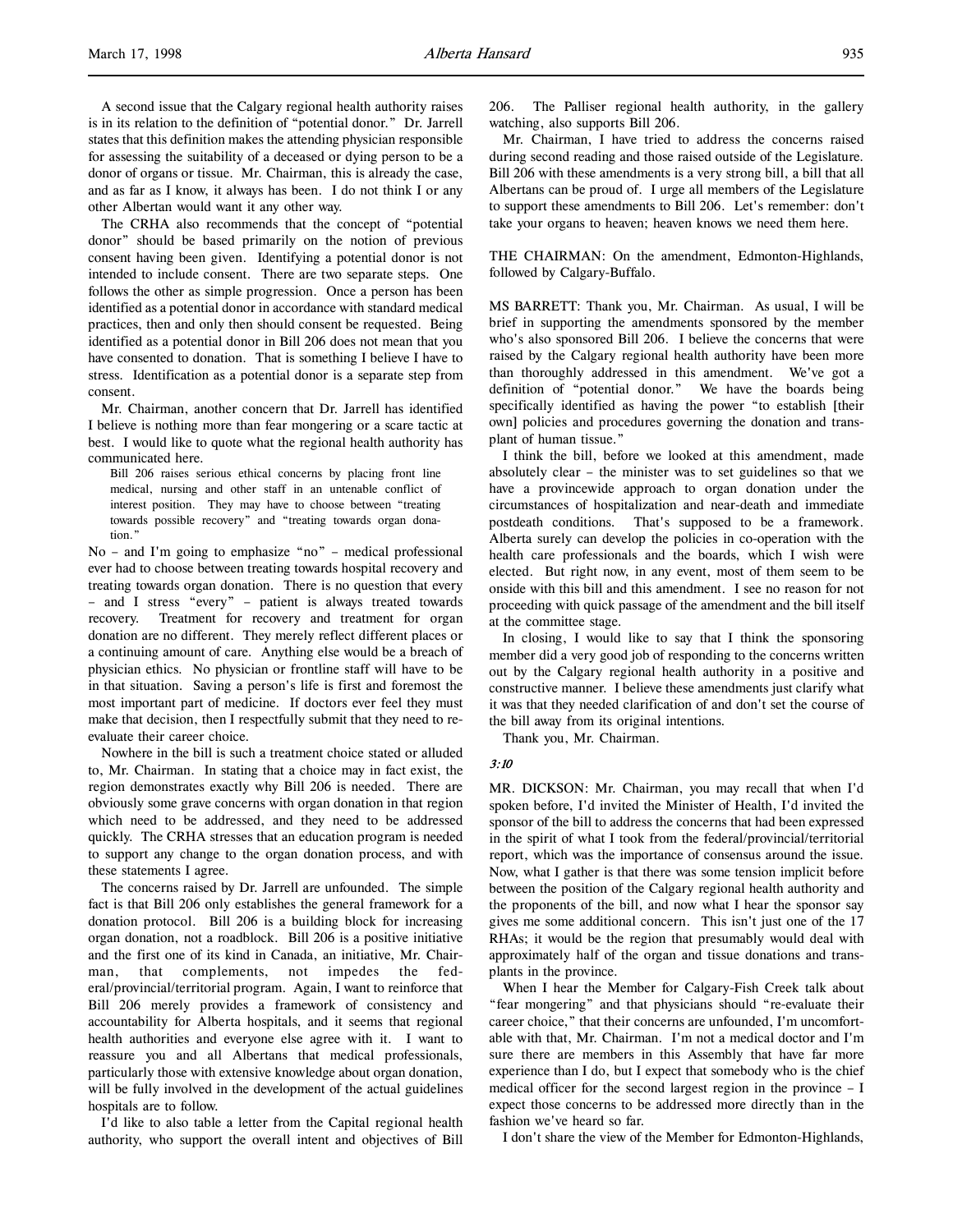who said that all of these concerns have been addressed in the package of amendments. It seems to me that, surely, aren't we heading to exactly the opposite conclusion that came from this? This is a difficult area. We're trying to build the broadest, strongest possible consensus to encourage people to make donations. We're trying to marshall resources so that this becomes a province that can be proud of its organ and tissue donation record. The flavour that I'm getting here in this committee session, though, is one that's much more adversarial, and we're going to take and beat this one region over the head because they don't quite get it. I'm not comfortable with that, Mr. Chairman, on an issue as important as this.

I just have to come back and say again that the Member for Calgary-Fish Creek talked about the first bill, the original draft. Well, I didn't see the original draft, and I don't know how many other iterations of it there were before this bill, Bill 206, came into the Assembly. I didn't see the amendments until I picked them up 20 or 30 minutes ago, so I continue to have those concerns. My concerns are compounded now, and I'm not quite sure why we're having such a tough time trying to work in a positive way to do something that I'd expect all Albertans should be proud of. I'm very uncomfortable if it now becomes a question of we're going to bludgeon somebody into submission until they see the truth or the value of all elements of the bill and all elements of the amendments. That's not my style, and I don't think it's the style of members of my caucus. I'm particularly concerned about that.

For those reasons, Mr. Chairman, and since I didn't get the answers I was hoping to get from the Minister of Health or from the sponsor of the bill, I'm going to simply ask again for the sponsor to adjourn debate on the bill so that we have the opportunity to get that additional input. I know that the Minister of Health's style in bringing in health legislation is typically to seek the broadest possible consensus. I respect that, and I think that's the way we ought to approach every piece of legislation, particularly one as important as this and in an area that needs such a broad consensus. I don't think beating up on the critics or dismissing the critics as being just not bright enough to see the value of the bill is the way we ought to embark on this.

I think this style is putting at risk what all members supported, and this is my frustration, Mr. Chairman. We had member after member in every caucus talk about the value of doing a better job co-ordinating it. So why is it that now it's come down to this sort of push-and-pull scenario? That doesn't make sense to me. I just invite the Member for Calgary-Fish Creek to adjourn debate so that we'll have the benefit of sitting down and talking to the chief medical officer in the city of Calgary and finding out how we can come up with a plan that can address all of those objections, not just some of them but all of them. Every Albertan is a winner, and every Alberta who requires tissue or organ donation then would have that opportunity.

Those are the comments I wanted to make, Mr. Chairman.

THE CHAIRMAN: I'm sorry. I didn't hear what the hon. member said.

MRS. SOETAERT: To adjourn debate until next week on this issue.

THE CHAIRMAN: Oh. We're just trying to anticipate that, hon. Member for Calgary-Buffalo. You moved that the debate adjourn on a private member's public bill, and we don't find that you're able to do that.

MR. DICKSON: No. I'm sorry, Mr. Chairman. I'm fully aware of that. That's why I didn't move that. I'm inviting the member to do it because she does have that opportunity. I'm not suggesting that I have the power to seek adjournment. I'm saying that I think there are compelling reasons why we ought to do it, and I've invited her again to take that advantage.

THE CHAIRMAN: Okay. The hon. Member for Calgary-McCall.

I've got three people at the same time. [interjections] All right; he has deferred. The hon. Minister of Health, if Calgary-McCall has deferred. I guess he has.

MR. JONSON: Mr. Chairman, I would just like to indicate that while I do not support the position taken by the Health critic of the Liberal Party, I would like to refer him to the last section of the amendments and also to the bill itself. The bill is structured, I think, in such a way that there will be the opportunity to work with regional health authorities with respect to establishing the actual specifics of policies with respect to organ donation and procurement and so forth. So in the structure of the bill, I think the bill and the passage of the bill are extremely important, and there is a process for addressing many of the concerns that the member has alluded to in his remarks. Therefore, I would not favour adjourning debate. I think we need to move forward with the bill.

THE CHAIRMAN: The Member for Spruce Grove-Sturgeon-St. Albert, followed by Calgary-McCall.

MRS. SOETAERT: Thank you very much, Mr. Chairman. As you know, I spoke in support of the intent of this bill in second reading because I really do feel that if we can do anything to increase the awareness of organ donation, then it is incumbent upon us to do that. My concern as a responsible member of Her Majesty's Loyal Opposition is that I have legislation in front of me in a timely fashion so that I can make sure I've done my homework. Now, we want an opportunity to speak with the Calgary health authority. Imagine if the opposition didn't do their homework with bills: things like Bill 26 would have snuck right through.

I realize this is a private member's bill that in principle I have supported at second reading. But right now, without the opportunity to have a good look at these amendments to see if ethically they have met the concerns of some groups, to see if all the questions have been answered, and to give it due process so that this will be a good piece of legislation – I remember in second reading I expressed concern over section 4(3) in section (5), where if I have signed my donor card, it is absolutely mandatory that my organs will be procured. However, the reality of living that, of being a person in the hospital, a nurse or a doctor, and the reality of forcing that procedure upon people may not be realistic. I don't feel that that's been addressed in my quick perusal of these amendments.

### 3:20

I'm concerned that many of the guidelines set up for the board of a general hospital – and I mentioned this in second reading. The process that we are asking hospitals and health authorities to do will no doubt cost money. The reality of a private member's bill is that it cannot be a money bill, and I haven't seen how that's going to be addressed. So I think that as we download the responsibility of increasing organ donation and the procedures that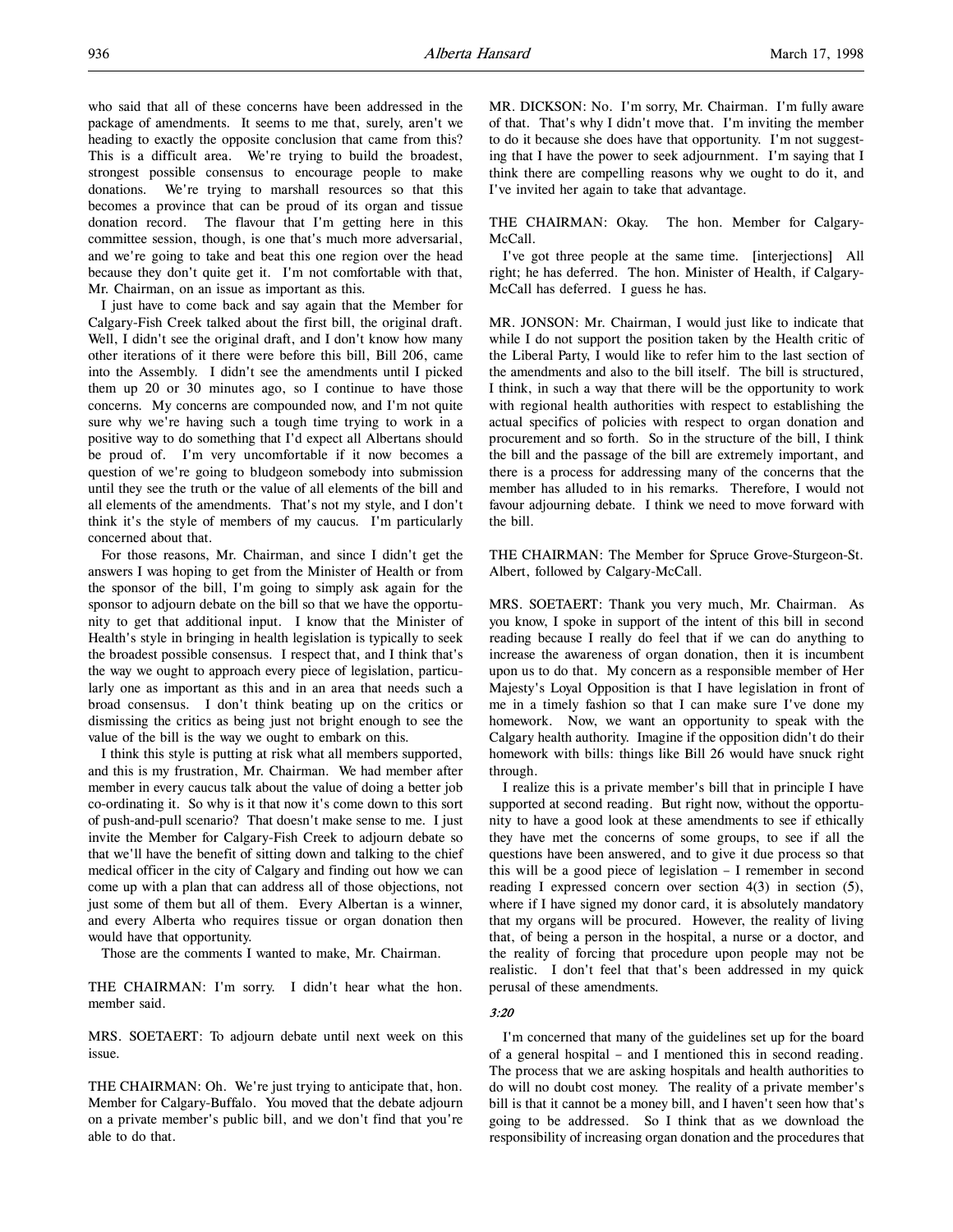go with it, to ask more responsibility of RHAs without dollars attached isn't really fair, and that has not been addressed in any amendments. I said earlier that I realize it cannot be a money bill if it is a private member's bill, but I do think we have asked several things of health authorities and hospitals, giving more responsibilities but not attaching dollars to it.

Mr. Chairman, I am sure that we will speak to this legislation today, but I am hoping that we can have a little bit of time, possibly a week, to contact the people who did express concerns. If we can do that, then maybe next week it will go through committee. If not, then I have some concerns and have not had the opportunity to address them.

So with that, Mr. Chairman, I just want to express my concerns that we have not been given enough information to seriously look at these, to address the concerns of the different groups that have contacted us. I look forward to that opportunity of contacting those people so that we can be a responsible opposition. If we can see that the concerns of Dr. Kinsella and Dr. John Jarrell and the Kidney Foundation of Canada have been addressed and see if the issues between the federal and provincial recommendations have been acknowledged – I truly would like to support this bill, but I have to say that with the concerns that have come forward this week, I'm not sure the amendments address all of those concerns. I would like some time to do a little bit of research on that, and I would appreciate the opportunity to do that.

Thank you, Mr. Chairman.

THE CHAIRMAN: The hon. Member for Calgary-McCall.

MR. SHARIFF: Thank you, Mr. Chairman. I would like to take a few minutes to make some remarks on the amendment proposed by the hon. Minister of Health on Bill 206. The recommendation by the minister that he is satisfied with the proposed amendments and that there is no need to adjourn this gives me the confidence to support that we proceed to vote today.

I just want to bring up a few factors for the record that are proposed in this amendment, particularly if you look at section 28.3(2), which directs

the board of each general hospital [to] establish policies and procedures governing the donation and transplant of human tissue in accordance with any guidelines established under subsection (3), and the policies and procedures shall be included in the rules of the hospital.

Mr. Chairman, as you know, today in Alberta there are over 200 people waiting for transplants, people who are waiting for organs such as hearts, livers, kidneys, lungs. You know, I feel very strongly that we should not be wasting any time in passing this bill, proclaiming it, and seeing to it that those people who are waiting for organ transplants receive them, and this bill aids in that process. The tactic of trying to delay this further – I'm not sure if it's going to make any difference. Particularly, I'd like to remind some of my colleagues to put themselves in the position of those loved ones, the spouses who are waiting for their partner to receive an organ transplant or the parents that are waiting to hear that some donor is coming forward for their child. It is painful. It is really painful, and we should not be delaying this process. Today the technology does exist, and denying this bill would be wrong.

Mr. Chairman, parents who have lost children know how painful this process is. I am one of those parents, and I know how hard it is. This bill provides hope, a much needed hope for many families in this province, and I do not wish to delay this for even a moment if I can avoid it.

The amendment that is being proposed – and I want to make some reference to the preamble under section 2(b), which reads as follows:

Whereas an increase in human tissue donations and transplants will greatly enhance and restore the health and well-being of Albertans in need of transplants; and

Whereas the Legislative Assembly believes in the right of

Albertans to donate human tissue and encourages them to do so. Two critical points: we believe in the right of Albertans to donate, and secondly, we are encouraging them to donate whenever possible.

In the debate that was raised earlier with regards to ethics, you know, we put a lot of . . . The time has run out? Okay, Mr. Chairman.

THE CHAIRMAN: I'm sorry to interrupt the hon. Member for Calgary-McCall. The time is nearly over for this portion of consideration of the bill at this time, so I would look for a motion to rise and report progress.

The hon. Member for Calgary-Fish Creek.

MRS. FORSYTH: Yes, Mr. Chairman. I move that the committee rise and report.

[Motion carried]

[The Deputy Speaker in the chair]

MRS. GORDON: Mr. Speaker, the Committee of the Whole has had under consideration a certain bill. The committee reports progress on the following: Bill 206. I wish to table copies of all amendments considered by the Committee of the Whole on this date for the official records of the Assembly. I would also like to table copies of documents tabled during Committee of the Whole this day for the official records of the Assembly.

THE DEPUTY SPEAKER: Does the Assembly concur in this report?

HON. MEMBERS: Agreed.

THE DEPUTY SPEAKER: Opposed? So ordered.

## head: Motions Other than Government Motions

### Age of Consent for Sexual Activities

507. Mr. Magnus moved:

Be it resolved that the Legislative Assembly urge the government to encourage the federal government to increase the age of consent for sexual activities from 14 to 16 years of age.

[Debate adjourned March 10: Mr. Magnus speaking] THE DEPUTY SPEAKER: The hon. Member for Calgary-North Hill.

MR. MAGNUS: Thank you, Mr. Speaker. As you are aware, just the way the time's worked out, I've given half of this speech last Tuesday and half this Tuesday.

I'd like to begin by tabling four documents sent to me. It's a letter sent by the Calgary Local Council of Women, who agree with this in its entirety with one exception. They wish that the age of consent could in fact be raised to 18.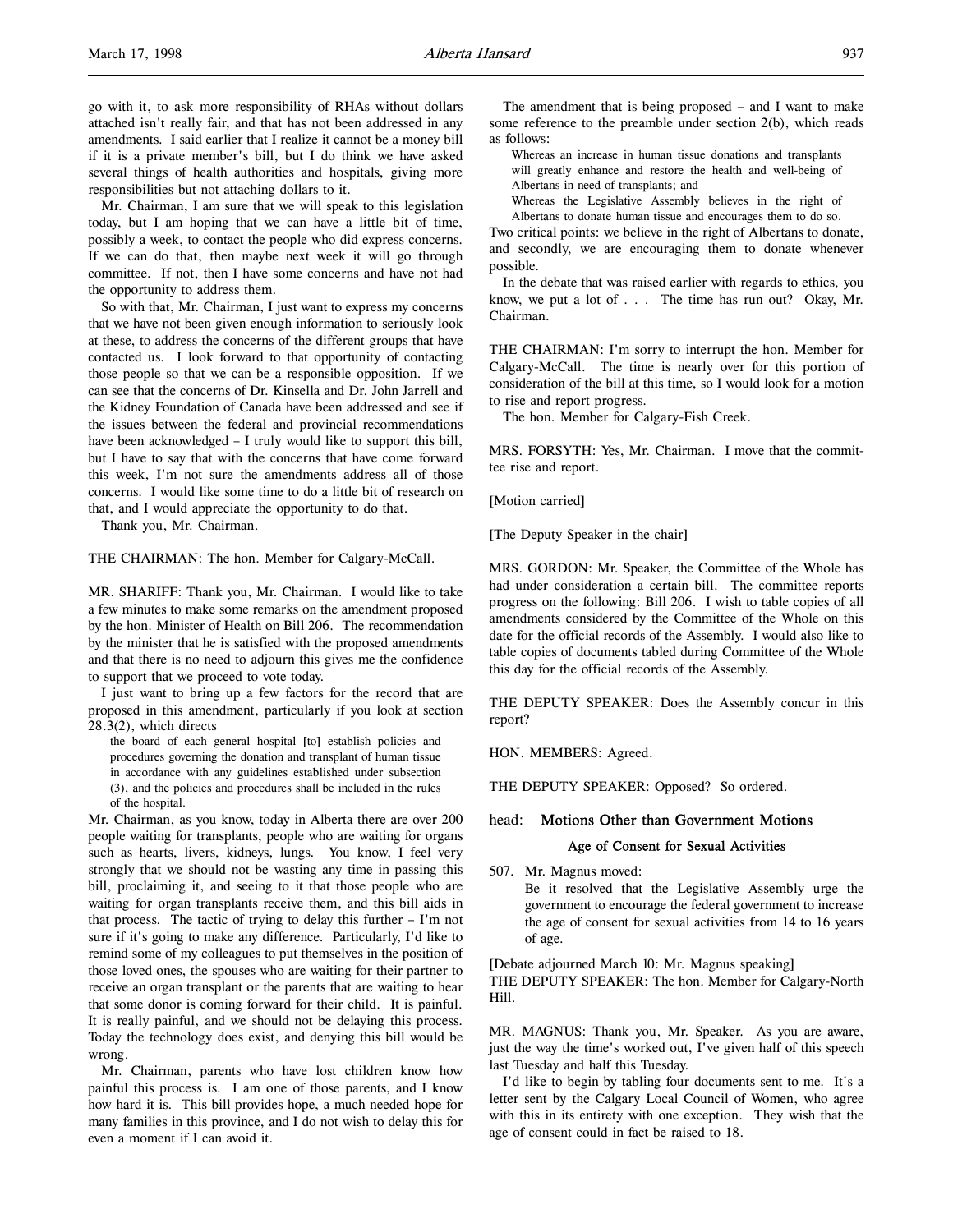Mr. Speaker, critics who might argue that the state is attempting to micromanage families are missing the point. The motion does not seek to have the state directly involved in family affairs unless some sort of crime is committed. It simply seeks to protect children under the age of 16 from sexual predators by making predatory sexual offenders subject to stiffer penalties and by denying that the consent of a 14 or 15 year old is a valid defence. There are people who will say, "What about children who are married before they are 16?" First of all, this would not affect people who are already married. In Alberta, as an example, in order to get married under the age of 16, you must have parental consent. Marriage before 16 very rarely happens today in any event.

### 3:30

Mr. Speaker, there are two objectives behind making predatory sexual offenders who victimize 14- and 15-year-old children subject to the same penalties as children under 14. First, stiffer penalties will serve as a deterrent to potential sexual predators. The age of the victim will become a more serious concern in these cases, and what age the offender thought the victim was will have no bearing on the defence of such a situation. This places responsibility where it should be, with the adult. The second objective is to make the punishment fit the crime. Why shouldn't a predatory sexual offender who violates a 15 year old receive the same punishment as an offender of someone under 14? The offender in these cases usually ends up spending very little time behind bars, but the victim and their family have to deal with the pain and the scars of this incident for the rest of their lives. It's a matter of justice. It's a simple matter of protecting the young and the weak in our society from those who would prey upon them.

At the age of 14 and 15 children are in a critical period of their development, especially their sexual development. This is puberty and the formative years leading into adulthood. Adults have absolutely no right to violate the innocence of these children by preying on the naiveté and curiosity of youth. When peers act on these adolescent curiosities, it's one thing, but when an adult takes advantage of children, it's quite another. Children can be scarred for life if they are violated by an adult, especially if that adult violated a position of trust or authority.

The fact is, Mr. Speaker, that adults should not be engaging in sexual activity with individuals under the age of 16. Unfortunately, this type of activity still exists, and part of the problem is that the law as it currently exists is not severe enough. It does not sufficiently discourage adults from this contemptible and unacceptable behaviour. It is disturbing to realize that a predatory offender could avoid being convicted of sexual activity because the offender was able to convince a naive 15-year-old victim or the courts that the sexual activity was consensual. This is not a case of two consenting adults. It's the case of a child being influenced, manipulated, and desensitized by an adult. We have to make that distinction, and we must be consistent in our application of what defines a child. Clearly, in all other cases except the issue of sexual consent, a child is under 16 years of age.

The issue of protecting children from sexual abuse and exploitation has been under review in Canada since the early 1980s. The Committee on Sexual Offences Against Children and Youths established by the federal government reported in 1984 that in the vast majority of cases the perpetrators of sexual abuse were known to the victim. Typically, the sexual offender tends to be

someone with influence and authority over the child: a parent, a stepparent, a guardian, a friend of the family, and so on.

Mr. Speaker, clearly a child under 16 years of age is not equipped with the knowledge of understanding willpower or even the physical strength to resist an adult with such immense power over that child. Whoever the perpetrator may be, they must be made to realize that society does not accept this predatory sexual behaviour and that punishment for such behaviour is going to be extremely serious.

Canadian children are legally protected from certain kinds of harmful contact, neglect, and abuse at the hands of adults. Some of these safeguards are in the Criminal Code, the Child Welfare Act, and the Young Offenders Act, but a lot of the protection that these acts offer ends when a child reaches the age of 14. I believe that 14 is too young an age to lose the full protection of the state in cases of sexual abuse by predatory offenders.

At a recent meeting of justice ministers in Montreal it was agreed to consider increasing the age of consent of sexual activity from 14 years to 16 years of age. However, the provinces must pressure the federal government to make this issue a priority. It's clearly a priority in the provinces, but we're dealing with federal jurisdiction, and it's time to give 14- and 15-year-old children better protection from sexual predators. As elected officials we owe it to the youth and children of Alberta and all of Canada to take this vital step.

Currently consent cannot be used as a defence when the victim is under the age of 14. Convicted offenders are subject to a maximum life sentence. However, if the victim is 14 or 15, consent can be used as a defence, and the penalty is a maximum 5-year sentence. A 5-year maximum sentence is simply not adequate punishment for predatory sexual offenders who are convicted of sexually abusing children under 16. This type of crime is equally as serious when the victim is a 14 or 15 year old as it is when the victim is 13 years old, and the punishment should match the severity of the crime.

Mr. Speaker, in legal terms Motion 507 seeks to have the government of Alberta press the federal government to amend the Criminal Code. Essentially, the necessary amendments may be as follows: sections 150, 151, and 152 would be amended by making them applicable to children under the age of 16 rather than the current under the age of 14. Section 150.1 states that consent cannot be used as a defence by the accused if the victim is a child who is not the person's spouse and who is under the age of 14 years, regardless of whether the accused believed the victim was 14 years of age or older. Simply put, Motion 507 seeks to have that age of consent changed to 16 years.

Even after amendments in 1988 dealing with the issue of child sexual abuse, the Criminal Code of Canada does not protect children who are 14 and 15 years of age in the same way as it does those under 14. Recommendations from the Citizens Against Child Exploitation group are that the age at which a young person's consent is valid should in fact be raised from 14 to 16 in their opinion. Therefore, this motion is an effort to revive that recommendation by pressing the federal government to act on it.

Mr. Speaker, I realize that this change to the Criminal Code will not put an end to predatory behaviour and child sexual abuse. However, raising the age of consent to 16 will act as a deterrent. It will make some of these predatory sexual offenders think twice before they act on their sick impulses. The changes will also equip police and judges with the necessary tools to protect children from this type of abuse and punish offenders accordingly. As I said at the outset, this is a step towards protecting children.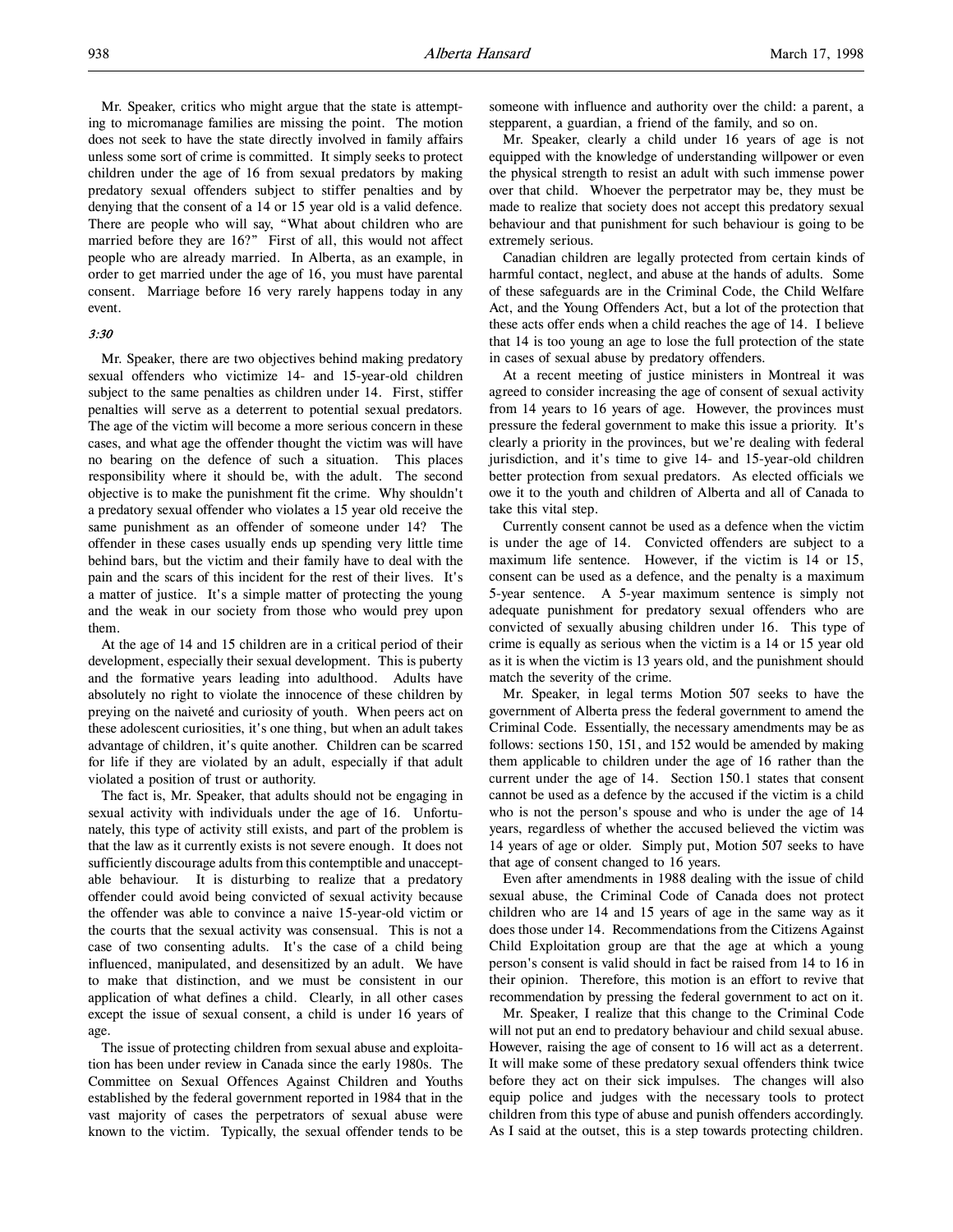It won't solve all of the problems that exist, but it is a step. Alberta's children deserve our help and protection.

Mr. Speaker, this motion is for my friend Sarah. Thank you.

THE DEPUTY SPEAKER: The hon. Member for Edmonton-Gold Bar, followed by St. Albert.

MR. MacDONALD: Thank you, Mr. Speaker. I rise this afternoon to say a few words regarding Motion 507. I would like to congratulate the hon. Member for Calgary-North Hill for bringing this matter to the attention of this Assembly, even though this is a matter which is totally within federal jurisdiction, not the jurisdiction of the province.

This Motion 507 states:

Be it resolved that the Legislative Assembly urge the government to encourage the federal government to increase the age of consent for sexual activities from 14 to 16 years of age.

Currently in Canada, Mr. Speaker, a child under the age of 14 cannot consent to take part in any sexual activities. In the early 1980s the federal government commissioned a study to report on the whole issue of child abuse, and the age of consent was one of the areas looked at. In 1984 the Badgely committee, appointed by the federal ministers of Justice and Health, released a report on sexual offences against children and youth. In that report there were many references made to age and consent. These are the two key dimensions that the hon. member is talking about, age and consent.

I will listen with interest to this debate from all members of the House for further guidance on this issue. Thank you, Mr. Speaker.

### 3:40

THE DEPUTY SPEAKER: The hon. Member for St. Albert, followed by Edmonton-Manning.

MRS. O'NEILL: Thank you, Mr. Speaker. I am honoured to have the opportunity to rise today to speak to Motion 507 because the intent of this motion is truly admirable. It represents a sincere effort to protect Canadian children under the age of 16 from sexual abuse at the hands of adults. It has my unqualified support, and I urge all members of the Assembly to support it as well. This motion is another clear message to the federal government that Alberta is serious about protecting children from predatory adults.

Mr. Speaker, the problem of child sexual abuse is a heartbreaking one. There are so many tragic cases of children being forced into sexual activities by an adult that are truly saddening. Sexual abuse robs children and adolescents of their developmentally determined control over their own bodies and of their own preference, with increasing maturity, for sexual partners on an equal basis. Sexually abused children may develop an unusual and abnormal interest in promiscuous activities, which in childhood and adulthood may contribute to further abuse. This is the case where the child has to deal with acts committed by a stranger or acts that are incestuous. In either case the child suffers, becomes a victim, and the experience can lead to profound emotional and behavioral problems for the child. As elected members of this Assembly we have the ability and, more importantly, the responsibility to help protect children from these situations. This motion represents a sincere effort to do just that.

Many children under the age of 16 are physically and emotionally unable to protect themselves from adults, particularly adults who hold power and authority over the child. Clearly, children under 16 are still vulnerable to the advances of adults because in our culture and in general they are taught to respect adults. Often children under the age of 16 are not yet capable of knowing exactly what it means to consent to sexual activities. When an adult takes advantage of a 15-year-old child's innocence, the offender is guilty of a serious crime. As such, these sexual offenders should be dealt with in a serious manner.

Mr. Speaker, it must be made completely clear that this motion does not seek to change the current exemptions for offenders who are peers of the victim. These are to be maintained. When two adolescents engage in sexual activities, we have a far different situation than what this motion intends to remedy. Motion 507 does not target adolescents who are near the same age; rather, it targets pedophiles. Pedophilia is defined as an adult's preference for or addiction to sexual relations with children. It implies an encounter with a child by an adult for sexual purposes. It is sometimes, and incorrectly, characterized by the word "nonviolent," but this makes it no less damaging to the victim. Sexual intercourse with children by adults results from an abnormal erotic attraction to children. Most victims of pedophilia are girls. It is alarming to know that statistics show the incidence of pedophilia with young children is rising, even though this may be because the secrecy surrounding such acts is becoming less effective.

Mr. Speaker, by pressing the federal government to increase the age of consent for sexual activities, this motion is aimed at pedophiles. With the change urged by this motion, adult sexual offenders would no longer be able to use consent as a defence when the victim is 14 or 15 years old. We can eliminate situations where an adult sex offender convinced that child that they somehow consented to the sexual activities. In so doing, children will receive greater protection from those disgusting sexual abusers of children.

Mr. Speaker, in our modern-day society we have strict laws to protect children from the harmful effects of such things as alcohol, drugs, and tobacco. Children are not legally permitted to buy or consume these substances. The effects of child sexual abuse by an adult are just as harmful, if not more so, to a child as any of these substances, and children should be protected accordingly.

When an adult pressures or coerces a child into sexual activity, the psychological and emotional scars that the victim experiences are profound, and they may last for the rest of the victim's life. Those who prey on children under 16 absolutely should not be allowed to use consent as a legitimate defence for their contemptible behaviour. By raising the age of consent from 14 to 16, countless children will be protected and saved from sexual wrongdoing by adult offenders. Certainly potential offenders will think twice before entering into sexual activities with a child when they know that consent cannot be used as a defence.

Mr. Speaker, the purpose of the motion is straightforward. If the federal government acts on this motion, adult sexual offenders of children will no longer be able to claim that their sexual activities with children were consensual. This is such an important step towards giving children protection from these offenders that it cannot be overstated.

Again, Mr. Speaker, I support this motion fully and completely with my mind and with my heart. I seriously hope that all members of this Assembly on both sides will join me in support of it as well.

Thank you.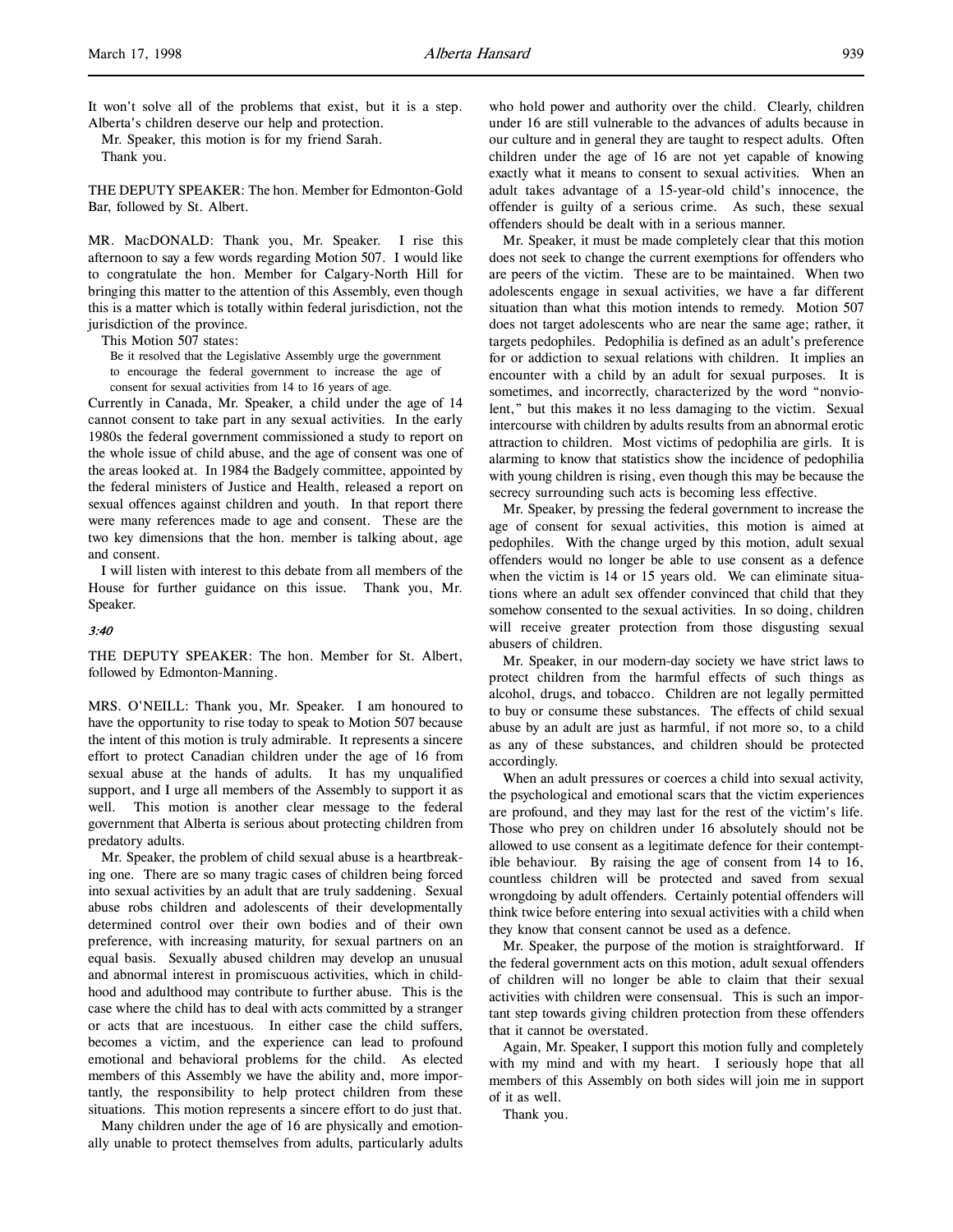THE DEPUTY SPEAKER: The hon. Member for Calgary-Buffalo.

MR. DICKSON: Thanks very much, Mr. Speaker. The motion before us I think expresses a genuine concern of probably – well, I'd like to think every member in the Assembly would be concerned about the things the Member for St. Albert said. I think there are few things that most of us, whether you're a parent of a daughter or not, would regard more reprehensible or more appropriate for society's and the community's condemnation than the sexual abuse of children. However, I do have three points I wanted to make relative to this. I'll make them briefly because I expect that many members want to speak.

The first one. The motion is very straightforward. I listened to the mover of the motion say that this was to target, in my words, middle-aged men, adults who should know better than to abuse children. I take that comment, but this was also a recommendation of the Badgely report that was done in 1984. They said that if you're going to change the age, they also wanted to remove the provision that now says, in effect, that you're excluded from prosecution if you're simply a couple of years older, if it's two adolescents that are relatively close to each other in age. That was the other key recommendation.

Badgely was about age and was about consent. The Badgely report, as I recall, was roundly criticized at the time. Then when the Fraser Special Committee on Pornography and Prostitution did their report just a couple of years later, they looked at the Badgely report's recommendations. There was a lot of concern about that notion of taking out that defence, if you will, that if the other person is within a couple of years of the victim, there wouldn't be a prosecution. The reason is simply this: it's got to be clean enough to focus on somebody who's not another teenager. The intent of it is to deal with an adult who's abusing a child. I think that's clearly the thrust of the motion.

#### 3:50

I take the member at his word in terms of what his intention is, but my concern is somebody is going to look at this and say: "Hmm, this looks like the Badgely report coming in. We'll do that, and we'll also take out that provision," because the two were married in the Badgely committee report, that there'd be no defence if it were another adolescent being the perpetrator, if you will, or the person that committed the assault. I'm not sure where the sponsor is at on that particular issue, but I'd want to disassociate myself right now from any step that would criminalize teenagers, any step that would make a 17-year-old youth criminally responsible for having sexual relations with somebody under 16. So there's that concern.

The second one is that when we look at this motion and no matter how sincerely committed members are to it, it's always so easy to tell the federal government how to change the Criminal Code. It's always so much tougher to deal with the things within our own legislative competence. This province is the one that's responsible for our child welfare system. This province is the jurisdiction responsible for our education system, for identifying children at risk. This province is responsible for dealing with children who have been abused, who have mental health issues, mental health problems.

I think sometimes by adopting a motion like this – I mean, everybody shares the sentiment. This isn't the question, whether child abusers should be addressed aggressively. But there's sometimes something a bit seductive about this. If we vote for this, we can sort of say that we've really done something to

protect Alberta's children, and we're not maybe putting as much energy into the things that we vote on, the things that we have the legal jurisdiction to be able to deal with, those things I mentioned.

### AN HON. MEMBER: So where's the harm?

MR. DICKSON: The question was, "Where's the harm?" That's a fair question. One cay say there's next to no harm in passing this kind of motion, but my concern is there may be harm, Mr. Speaker. There may be harm if we either try and convince ourselves or, what's worse, try and convince Albertans that we're taking positive action to protect Alberta children. There are Members of Parliament elected to revise the Criminal Code. We have the privilege of being elected to make sure that our education and our child welfare systems and our health care system address the needs of children at risk, and I'm anxious to see that happen.

Those are the three issues I wanted to make relative to it. This is no criticism of the motion or the sponsor, but I just think it's important to recognize those particular elements and those limitations. That ought to be part of the debate around this, because otherwise we simply deal with this, it moves off the table, and we haven't maybe addressed some of those other issues that are every bit as important for children of this province, and most importantly they're things within the legislative competence of the provincial Legislature.

Thanks, Mr. Speaker.

THE DEPUTY SPEAKER: The hon. Member for Calgary-Fish Creek, followed by the hon. Member for Edmonton-Strathcona.

MRS. FORSYTH: Thank you, Mr. Speaker. I rise today to speak to Motion 507, brought forward by the hon. Member for Calgary-North Hill, which urges the government to press the federal government to raise the age of consent for sexual activities. This motion is praiseworthy, and I am very pleased to say that I give it my full support.

Motion 507 is consistent with the work this government is doing to protect children. It is yet another example of our commitment to giving children the tools they need to grow and develop in a safe environment, protected from the injustice of adult sexual offenders. Mr. Speaker, raising the age of consent would strip adult sexual offenders of one of their instruments of abuse. They would no longer be able to defend themselves by way of convincing a 14- or 15-year-old child that the sexual activity was consensual. It happens all too often that a child is coerced with psychological or physical threats into saying that the sexual advances of an adult were consensual.

Mr. Speaker, Motion 507 primarily concerns sections 150 through 153 of the Criminal Code. The amendment that is sought under this motion is to section 150.1(2), which states that

in respect of a complainant who is twelve years of age or more but under the age of fourteen years, it is not a defence that the complainant consented to the activity that forms the subject-matter of the charge.

The change would be to increase the age of the child from 14 to 16, where consent cannot be used as a defence by the accused. It is a slight change but one with so many positive benefits for children.

Mr. Speaker, this motion also complements Bill 1, the Protection of Children Involved in Prostitution Act, which received Royal Assent in this session of the Alberta Legislature. When children are involved in prostitution, they sometimes evade the law by claiming that they are simply having consensual sex with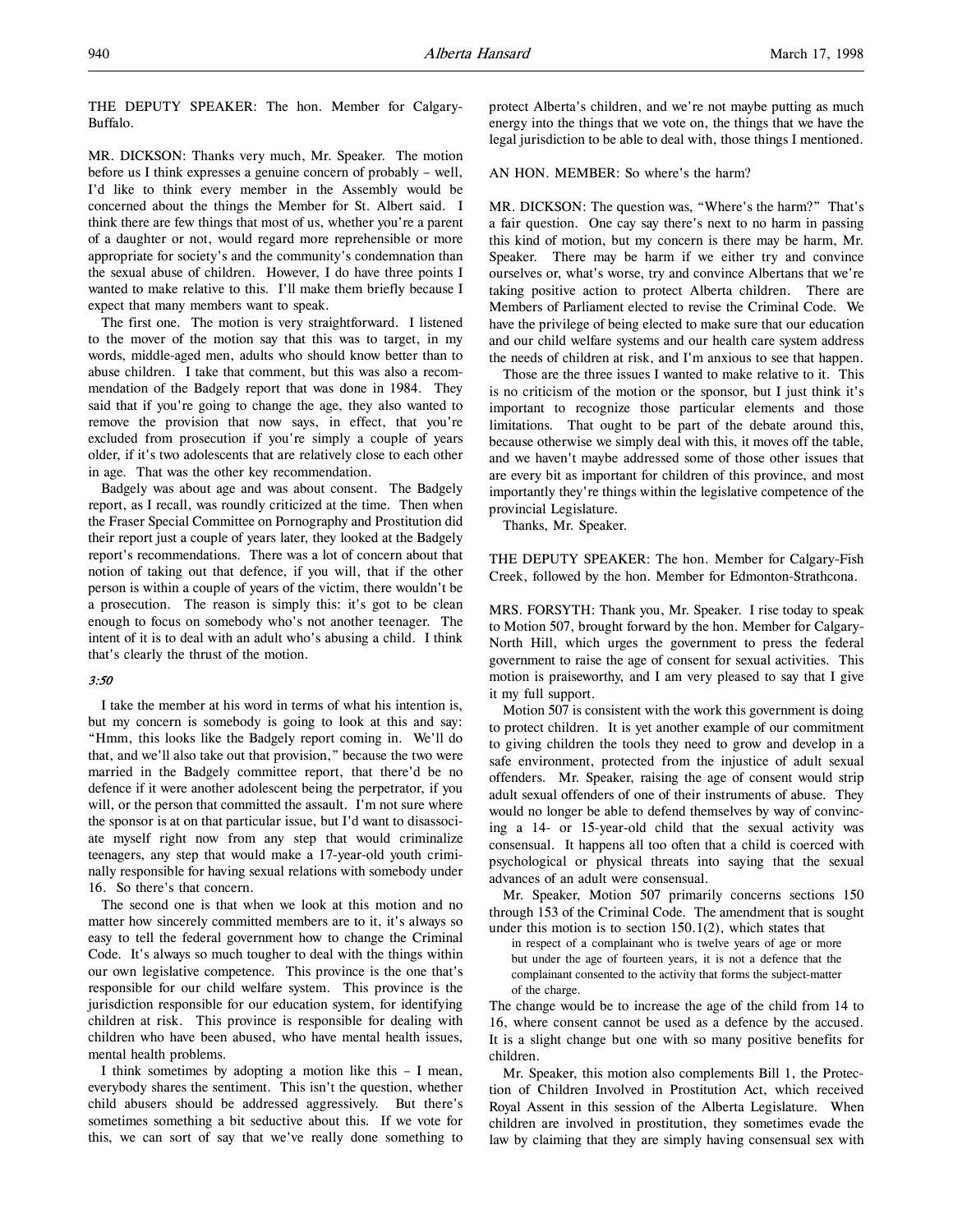the john. This shields the child and the john, who for all intents and purposes is committing statutory rape, from legal action. By revoking the defence from sexual offenders, children will be protected until a later age, until such time as they are old enough and mature enough to make a reasonable, informed decision with regard to consensual sexual activities.

Sexual abuse is the involvement of dependent developmentally immature children and adolescents in sexual activities they do not fully comprehend, to which they are unable to give informed consent, or that violate the social taboos of family roles. Mr. Speaker, when an adult sexually violates a child under the age of 16, it is morally wrong. It is also criminal, and the crime is no less severe when the victim is 15 than when the victim is 13. We should treat it this way legally.

Mr. Speaker, in closing, I would like to reiterate that I support this motion, and I urge all the members of this Assembly to support it with me. Thank you.

THE DEPUTY SPEAKER: The hon. Member for Edmonton-Strathcona.

DR. PANNU: Thank you, Mr. Speaker. I rise to speak to this motion, which I very much support in principle, in its intention and its motivation. Exploitation of young children by adults is a deeply regrettable fact in our society, so we need to take actions, whatever they may be, which would protect children as children from exploitation, sexual abuse by adults who engage in such criminal behaviour.

There are two issues here. One is of course the issue of consent, and surely age has something to do with whether or not children at a certain age are able to give consent. I think we certainly witness in our midst now that children take longer to mature today than they did perhaps 30 years ago. Children also are less likely to spend enough time with adults, whether these adults happen to be caring adults, whether these are parents, whether these are teachers and others, and spend more and more time with people of their own age. Their maturity, again, is somewhat extended and postponed as a result of the new social setting in which our children today grow. So I guess there is certainly a strong argument in favour of increasing the age from 14 to 16 for assuming consent on the part of teenagers who may find themselves entrapped in sexual relationships with adults.

There's no doubt that all of us in this House would want to protect children from exploitation, sexual exploitation in particular. It's destructive. Its effects, its consequences last for a lifetime and may destroy the lives of children and their future forever. We need to be strict with those who offend in exploiting children in their teen years. So I certainly am supportive of the intent of the motion. It certainly is an expression of our collective will, and we would certainly request the federal parliament and the federal government to examine it seriously because it's our collective will.

#### 4:00

The question, however, of child protection, children's safety is very much related to the social context and the economic context in which children grow up. Children who grow up under circumstances of poverty, children who grow up under conditions where family stability may be absent are more likely to be exposed to exploitation by adults who engage in such predatory behaviour.

While I am willing to support this motion, I also want to draw the attention of my colleagues in this Assembly to the fact that we

all must work together to remove social and economic conditions which reduce children's safety, which increase the probability of children being exposed to such predatory behaviour by adults, to address these conditions, to reduce these probabilities by working both on the side of seeking changes in the Criminal Code but also pursuing changes in the social and economic conditions which will reduce the probabilities of children being exposed to such exploitation and such sexual abuse.

With that caveat I invite members on all sides of the House to pay attention to how we together can in fact work on both sides, on the side of making changes in law that are needed – and those that are sought by this motion I certainly support – and also seeking the creation of social, economic, and educational conditions which will help our children protect themselves and help their parents to protect them and help all of us as adults to protect our children from such predatory behaviour, which all of us condemn in the strongest language.

Thank you.

THE DEPUTY SPEAKER: The hon. Member for Edmonton-Norwood.

MS OLSEN: Thank you, Mr. Speaker. I, too, would like to make a few comments on the motion. I understand where the hon. member is coming from in putting this motion forward. I have been an investigating police officer in many instances of sexual assault, and I do find at times that it's a very frustrating process knowing that there is a certain set of criteria to meet and you don't always meet it under the Criminal Code. You have to have certain elements that meet the requirements.

I guess my biggest concern is that I find the motion very general. It merely says, "To encourage the federal government to increase the age of consent for sexual activities from 14 to 16 years of age." The member talks about this affecting or impacting I believe it is section 150, the section on consent, within the Criminal Code. He's talked a lot about sexual predators, and I understand that more than I understand this motion and where it's going.

We all have children, and I may have a 17-year-old son - I will in about four years. When he's 17 and he's dating a 16-year-old girl and regardless of what I tell him, the fact that I have explicit instructions of what he should not do, he goes out and these two kids do their thing, because they're growing up. My son comes home, and then the mother and the father of the 16-year-old girl come to my house. The next thing you know the police are on the doorstep and my son is being charged with a sexual offence under this particular motion the way it is. So then I have some concerns, because when you're convicted of a sexual offence in court, you have what's called a criminal record. When you have that criminal record, you get a big letter S beside it, and let me tell you that trying to cross a border, trying to do anything with that is very difficult.

Now, I don't have a problem with that when it's an actual sexual predator. He belongs in jail, where he should be. But I have a problem with that when you end up with kids who put themselves in compromising positions and then we end up with the potential for one of them then being charged, as this member puts forward, under the Criminal Code, which is just way too serious for that kind of thing.

You know, aside from that concern, I like what the hon. Member for Calgary-Fish Creek has done in terms of Bill 1 and in a previous bill, an amendment to the Child Welfare Act, where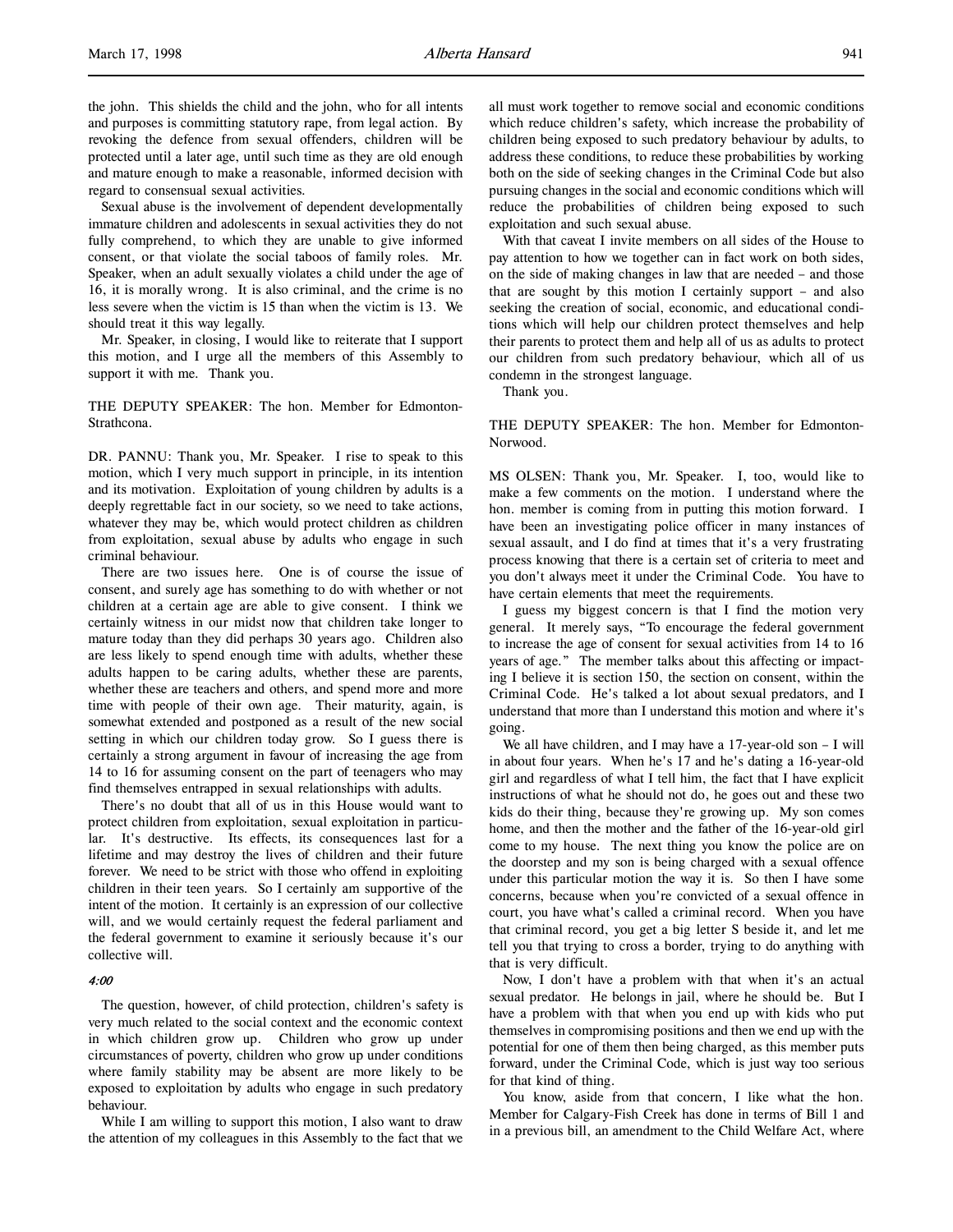I'm wondering if the hon. member would consider putting forward an amendment to his motion that would specifically state an age range. You're talking about predators. We're talking about the average age of the gentlemen in this room. We're not talking about 16- and 17-year-old kids. At least that's not the intent that I understand. So that's what the motion should say, and that's what the motion should do. As it stands now, we can be urging the federal government to do something we may be very, very sorry for down the road, and I'm not so sure that I'm willing to put kids in that position. I want you to all think back to when you were 17 and what was going through your mind at that time.

Drawing on the experience from the hon. Member for Calgary-Fish Creek – I guess that's the other thing as well. If we have 18 in one piece of legislation, why 16 in this motion? Why not urge the government to go that far? But, again, I say that's a very dangerous place to go.

I also commend the Member for Calgary-Fish Creek for taking on a challenge that falls within an area of responsibility that she can deal with, where she can make a difference, because she has put forward a piece of legislation within the competence of this jurisdiction, the provincial government, albeit it doesn't take as much to get into a court under that particular piece of legislation.

In some of the instances that I heard the hon. member describe, I daresay that if I were the investigating police officer and I came across a situation where, as he describes it, a sexual predator – believe me; I would be using as many sections of the Criminal Code as I could to ensure that a conviction was obtained in court. If the evidence is there, you use it. For most of these offences you can receive a maximum of 10 years in jail, and it can be indictable or summary conviction. If it's indictable, that's very, very serious, and proceeding that way is extremely serious.

I want to encourage us to work towards making changes that are reasonable. That's not to say that the intent of this motion is not good, but it's too general. It's not clear enough. I cannot accept putting young teenagers in jeopardy, and I know that the hon. member said that that's not what his intent is, but that's what this does. It's far too general, and I am asking if he would entertain an amendment to his motion to tighten this up a bit.

That's all I have to say on the motion right now, and I'll leave it to another hon. member.

### 4:10

THE DEPUTY SPEAKER: The hon. Member for Medicine Hat.

MR. RENNER: Thank you, Mr. Speaker. I'm pleased to participate in the debate on this motion this afternoon. I find myself in a rather unique position. This is probably one of the first times that I have participated in a debate on a motion before this House that I hadn't clearly adopted a position on prior to the discussion. I have quite frankly felt that the debate, the to and fro, on the merits and concerns with this motion has been most informative. I'm really quite happy that I have an opportunity to more or less sum up the debate on this. Through listening to what other speakers have had to say over the last hour or so, I have come to the conclusion that I think this is a motion that merits support.

There have been points made, and I think the most important of those is that we have to consider that the purpose of this motion and urging the federal government to change legislation is to protect a young person from an adult who uses coercion or any number of less than honourable ways to have sexual relations with a young person. The present legislation would indicate that if that young person is of the age of 14 years, then they can indicate – in a trial or even before a trial comes about, if there is a question as to the morality or to the legality of that sexual relationship, they can indicate that consensual sex had in fact taken place. Frankly, I think the point has been well made by a number of speakers that an individual who, while they may be sexually mature, is intellectually not reaching an age where they can make an informed decision with respect to consent – I think we have a case where an argument can be made and has been made that there is unreasonable coercion and that in fact this was not an informed consent that took place and there is reason for society to protect young people from adults.

I also took particular note of the argument that has been made by some members that we do need to be concerned that we don't have teenagers who find themselves mutually attracted to one another ending up being charged with criminal offences. I think that is a legitimate concern. I don't think anyone in this House would want to see a 16 year old end up with a criminal record for getting involved in a sexual relationship with a 14 or 15 year old. I think the point has been made that that is not the intent of this motion.

In the broader context of the federal legislation there is a clear distinction that is made. I have been convinced by the arguments that have been made in this House that that distinction can clearly separate when you have a situation where it is clearly an adult, a mature adult, who is dealing with a young person in a less than honourable way. I really think that is what the purpose of this motion is.

I would like to congratulate and thank the Member for Calgary-North Hill for bringing this motion forward. I know that the member has put a lot of thought and effort into this motion. He feels very strongly about it. Until I had the opportunity to listen to the debate, to be involved in and hear both sides of the issue, I didn't truly understand the member's passion, and frankly now I do understand the member's passion. He has a very valid concern that I think we as provincial legislators should be concerned about and take an interest in. While it's clearly not within the jurisdiction of the provincial Legislature, it certainly is within our jurisdiction to urge the federal government to take action in this regard. On that note, Mr. Speaker, I would encourage all members to support this motion.

Thank you very much.

THE DEPUTY SPEAKER: The hon. Member for Edmonton-Mill Woods in the minute and a half remaining.

DR. MASSEY: Thanks, Mr. Speaker. In a minute and a half I can't raise the questions that the motion has raised in my mind, but I think a number of them have been covered. I guess my major question is: what has the government done within its power to make sure the conditions under which this kind of predatory behaviour occurs don't occur? I don't think I've heard much in response to that question as asked by members on this side of the House. The cuts to social services, the cuts to education programs, the increase in child poverty are questions that this motion raises in my mind.

Thank you, Mr. Speaker.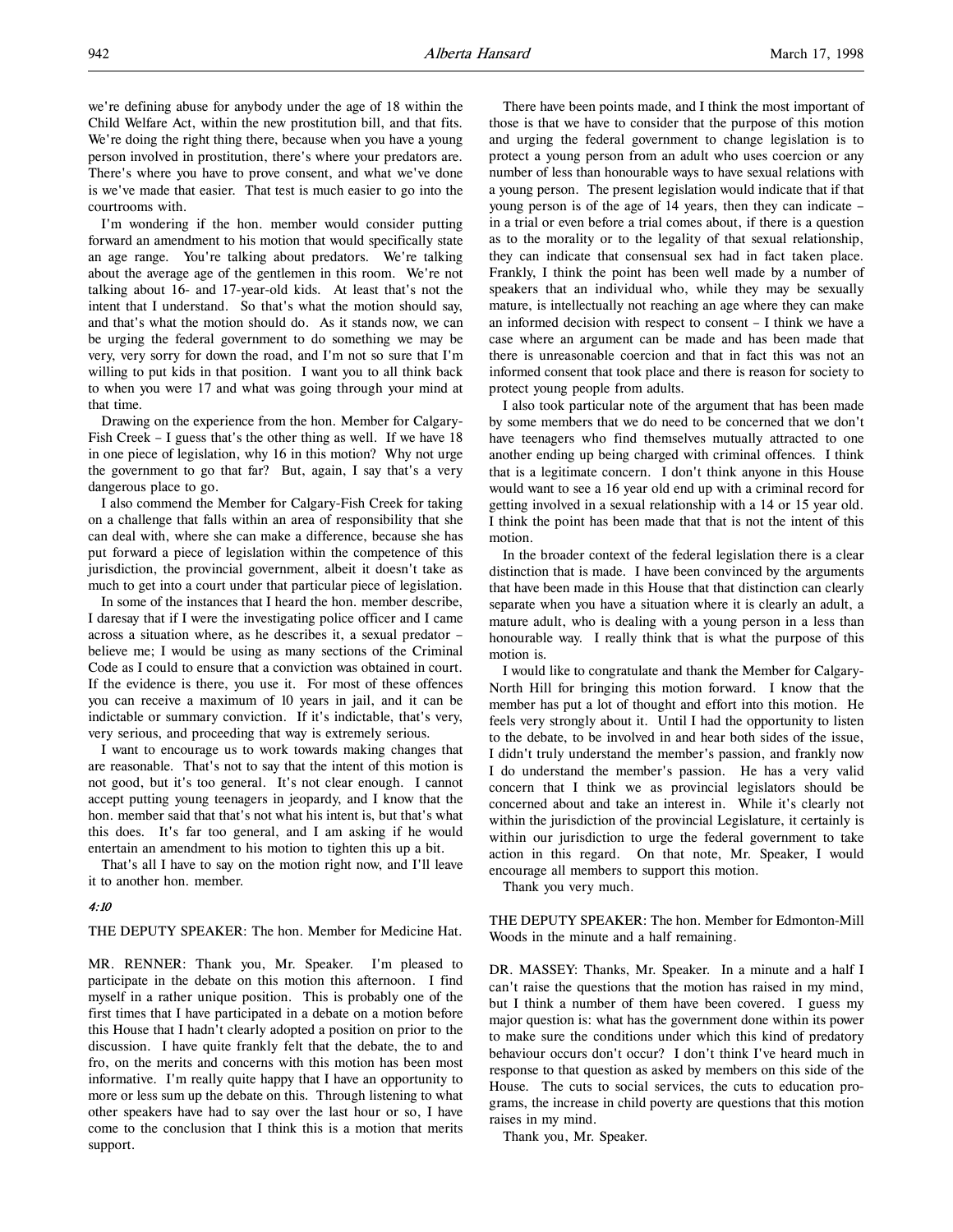THE DEPUTY SPEAKER: The question is called, and we only have a few seconds before I'd have to interrupt anyone else.

On Motion 507 as proposed by the hon. Member for Calgary-North Hill, all those in favour of the motion, please say aye.

SOME HON. MEMBERS: Aye.

THE DEPUTY SPEAKER: Those opposed, please say no.

SOME HON. MEMBERS: No.

THE DEPUTY SPEAKER: Carried.

[Several members rose calling for a division. The division bell was rung at 4:18 p.m.]

[Ten minutes having elapsed, the Assembly divided]

[The Speaker in the chair]

| For the motion:     |           |                |
|---------------------|-----------|----------------|
| Amery               | Fritz     | Melchin        |
| <b>Barrett</b>      | Gordon    | Oberg          |
| <b>Black</b>        | Haley     | O'Neill        |
| <b>Blakeman</b>     | Hancock   | Renner         |
| <b>Broda</b>        | Herard    | Severtson      |
| Burgener            | Jacques   | Shariff        |
| Cao                 | Jonson    | <b>Stevens</b> |
| Clegg               | Klapstein | Strang         |
| Day                 | Laing     | Tannas         |
| Ducharme            | Langevin  | Taylor         |
| Dunford             | MacDonald | Thurber        |
| Fischer             | Magnus    | Trynchy        |
| Forsyth             | Mar       | Woloshyn       |
| Friedel             | McFarland | Zwozdesky      |
| 4:30                |           |                |
| Against the motion: |           |                |
|                     |           |                |

| Bonner  | Massey    | Soetaert     |
|---------|-----------|--------------|
| Carlson | Olsen     | White        |
| Dickson |           |              |
| Totals: | For $-42$ | Against $-7$ |

[Motion carried]

### head: Government Bills and Orders

MR. DAY: Mr. Speaker, I have received a certain message from His Honour the Honourable the Lieutenant Governor, which I now transmit to you.

### THE SERGEANT-AT-ARMS: Order!

THE SPEAKER: Hon. members, the Lieutenant Governor transmits supplementary estimates of certain sums required for the service of the province and of certain sums required from the lottery fund for the fiscal year ending March 31, 1998, and recommends the same to the Legislative Assembly, dated March 16, 1998, Edmonton, Alberta.

Please be seated.

### head: Government Motions

23. Mr. Day moved:

Be it resolved that the message of His Honour the Honourable the Lieutenant Governor, the 1997-98 supplementary supply estimates, No. 2, for the general revenue fund, and all matters connected therewith be referred to Committee of Supply.

MR. DAY: Mr. Speaker, I am pleased again to table the March fiscal update and also copies of the 1997-98 supplementary estimates.

[Motion carried]

24. Mr. Day moved:

Be it resolved that the message of His Honour the Honourable the Lieutenant Governor, the 1997-98 supplementary supply estimates for the lottery fund, and all matters connected therewith be referred to Committee of Supply.

### [Motion carried]

25. Mr. Day moved:

Be it resolved that pursuant to Standing Order 58(6) the number of days that the Committee of Supply will be called to consider the 1997-98 supplementary supply estimates, No. 2, for the general revenue fund shall be two days.

#### [Motion carried]

26. Mr. Day moved:

Be it resolved that pursuant to Standing Order 58(2.1) the number of days that the Committee of Supply will be called to consider the 1997-98 supplementary supply estimates for the lottery fund shall be one day.

[Motion carried]

head: Government Bills and Orders head: Second Reading Bill 27 Electric Utilities Amendment Act, 1998

[Adjourned debate March 16: Dr. West]

THE SPEAKER: The hon. Member for Edmonton-Calder.

MR. WHITE: Thank you, Mr. Speaker. I rise to speak to Bill 27, the Electric Utilities Amendment Act. First, I must say on behalf of myself and at least a good deal of my caucus that we intend to look upon this bill favourably, at least at this stage, and recognize that this stage is the stage prior to any amendment or addition or deletion and is dealing with the general intent of the bill.

Now, in order to speak to this bill, I must go back into the history of the management of electric utilities in this province and by way of explanation say that electrical energy, the production of energy and the transmission and the distribution of electrical energy, in this province has been regulated for quite some time, and most recently, in the mid-'80s, EEMA, the Electric Energy Marketing Agency, was established such that the energy was pooled and then disseminated.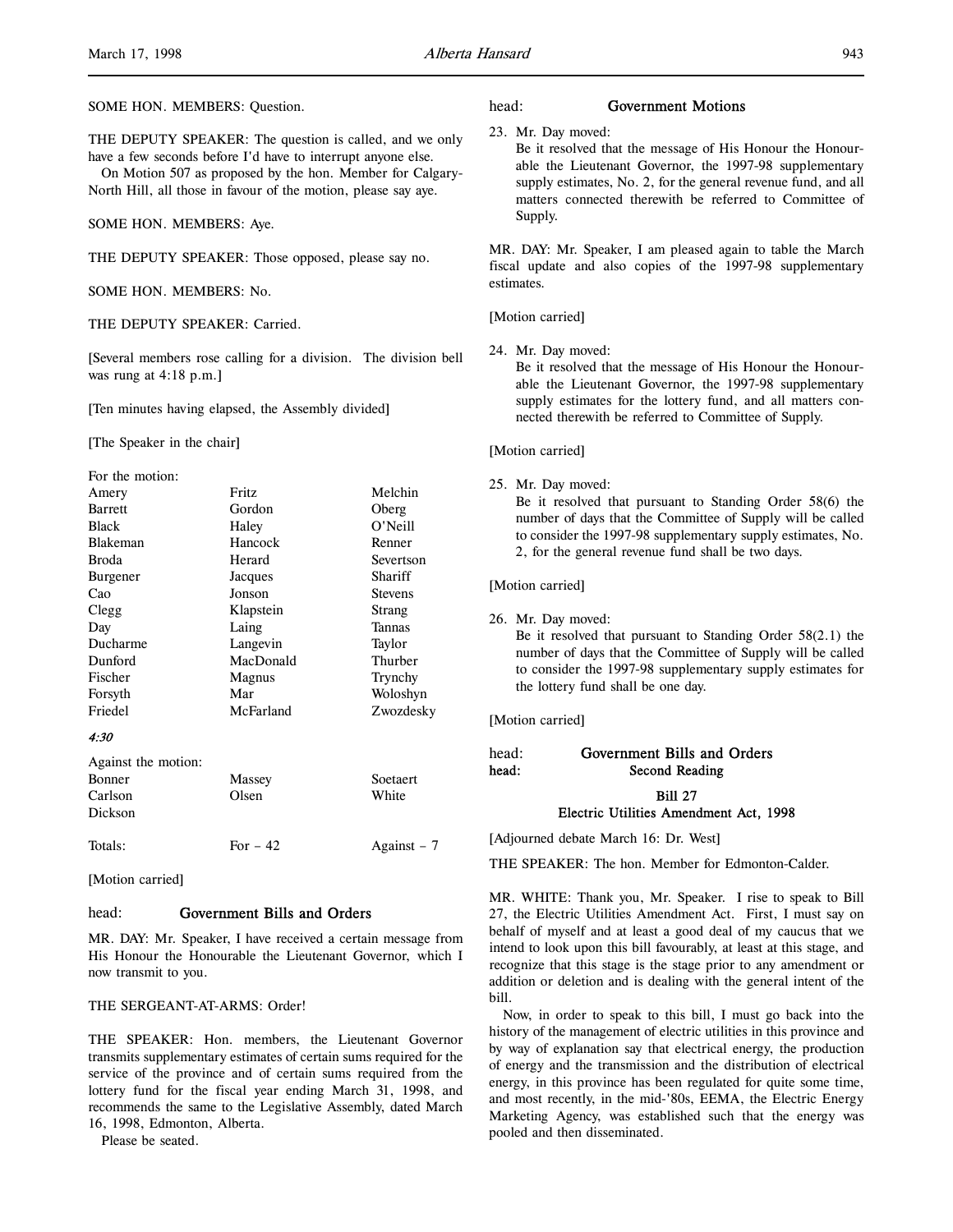This bill doesn't do anything to the downstream transmission. It still remains a utility, as it should. In fact, the transmission of energy through the province from generator to distributor has to be regulated in that manner because we can't run two sets of lines all over the place in order to serve customers. That certainly can't be done. Neither can you in a distribution area have two maintenance people running up to try and maintain lines and the like, either in a rural or an urban setting. There are a number of people that object, and we'll get to that a little later.

On to the generation. Now, the history of generation is that there was always a competition to become the next generator in this province so as to maximize the return for one's dollars in private industry. Recognizing that there are three major generators and one small generator that is municipally owned, around a void in all of this legislation is the city of Medicine Hat. At one time they had the foresight to buy their own local gas field and have been distributors of natural gas to their customers in that city and restricted to that city. As well, they've been generating their own electricity in that city, and under previous utilities acts and those that currently are in place in this province, they're limited to their customers alone.

However, generation being regulated, the competition was always to become the next generator to replace some of the generation capacity that would fall off its useful life; i.e., each utility plant had a term definite in that its life was set out, and when it came full term to replace that facility – it could no longer be maintained; it was too expensive to maintain – it would be then decommissioned and be taken out of the grid. The way the grid was built up, recognizing that consumption of power is of course not a linear thing – it varies up and down with the season, it varies up and down with the time of day, and it varies up and down with the weather of course. In the management of a utility of this nature you have to plan for the very peak to be able to produce enough energy to match consumption kilowatt for kilowatt.

Now, in order to do that, the logical way and the way EEMA was set out is the board of EEMA would buy power from a generator, first of all buying the cheapest power to put into the grid and distributing that. That would take up the lowest portion of the need graph, if you will, and on up until you ended up with the most expensive piece of equipment coming on-line in order to produce overall at the least cost for all the customers. The generation portion of a customer's bill would then be fixed at the rate of the input costs.

Now, that works very, very well, and the system worked quite well for a long time, until such time as most recently, when across North America we've come into deregulation and allowance for some private enterprise to enter the market. Personally I don't have any difficulty with that. In fact, I think that it is the way of the world, and certainly we have to get to a place where we may – and I stress "may" – be able to as customers reap some of the benefits that competition can and will serve. But it's not necessarily guaranteed.

#### 4:40

Now, look at it from this point of view. At present and under the intent of this legislation and past legislation, any new generation, any generation that comes onstream now, is in fact privately owned and operated, which is reasonable. Cogeneration, that generation that is being produced now that generates both heat and electrical energy at the same time so as to maximize the utility of the input energy, comes from a user that uses both heat and electricity and can vary the cost of selling the output, depending on how you account for it.

Well, when that generator comes on the market, what price does that generator now sell at? That's very difficult to set in a regulated environment. It's much, much easier to let the market decide that, with some reasonable regulations so as to not take unfair advantage, whether it be a combine or whether it be pricefixing or that sort of thing. I believe there's reasonable provisions in the act as proposed to cover that sort of thing.

Now, once you have these new generation units – and I recognize that as time goes on, there's old generation units that fall off, become less efficient and simply can't be made to be efficient enough to be on the grid any longer. They fall off, and that capacity of generation is then opened for these private operators to fill the bill.

Historically, as I recall from 1980 to today, I think it averaged somewhere between a very, very low of about 3 percent growth in demand for energy up to a high of almost 6 percent at one point. I could stand to be corrected on those numbers. That's just from memory from my days as an alderman in the city of Edmonton and having to deal with this sort of thing at that time.

Now, all things being equal, which things never are in this business, one would say: yes, proceed with all haste. However, that is not the case. Things aren't equal, because generation plants have different capacities to add to the grid, have different dates for when they were commissioned, and therefore all the accounting and debt retirement for each plant is different. There have been repairs and renovations and additions to sometimes increase the capacity, to sometimes maintain the capacity at the present value without dropping any, just making it less expensive to produce the power that is generated. All of these things are plant specific, and each one of them has a different owner, of course. Well, not all of them have different owners, of course. There are three main producers in this province. TransAlta produces, as I recall, about two-thirds of the generation capacity, and almost the remainder of the 100 percent is eaten up by the other two main generators, being EPCOR and Alberta Power. There are a number of smaller producers, Wind Power and other producers, around and about but not of any great magnitude.

Now, in order to sustain the principle that we the citizens of Alberta and therefore the users of power have backstopped, if you will, the purchasing of the plants in order to produce this power and therefore through the government of Alberta have guaranteed the return on investment – and I think it worked out to something in the order of 12 percent of an investment on the equity in one of these plants – you can see why being the next generator, a greater generator was the object of the exercise of any utility. They jostled and jockeyed to set the next year's forecast of generation requirement and then would jockey and jostle to get into position to make application for the next generating unit.

Consequently, at one point we got into a major contest between EPCOR, which was Edmonton Power at the time, and TransAlta, which, I might add, has a vast network of grassroot politicians and political support in this province. Aside from their corporate interests, they do allow and encourage a lot of their staff to become involved in local politics, and it makes it exceedingly difficult for anyone else, then, to have the political clout in the energy field that that particular firm has. However, it has been maintained reasonably well, with some bumps and grinds along the way. Particularly Edmonton Power, now EPCOR, had some difficulty at one point in being commissioned, their Genesee 1 and 2, and even, before commissioning, in getting to the construction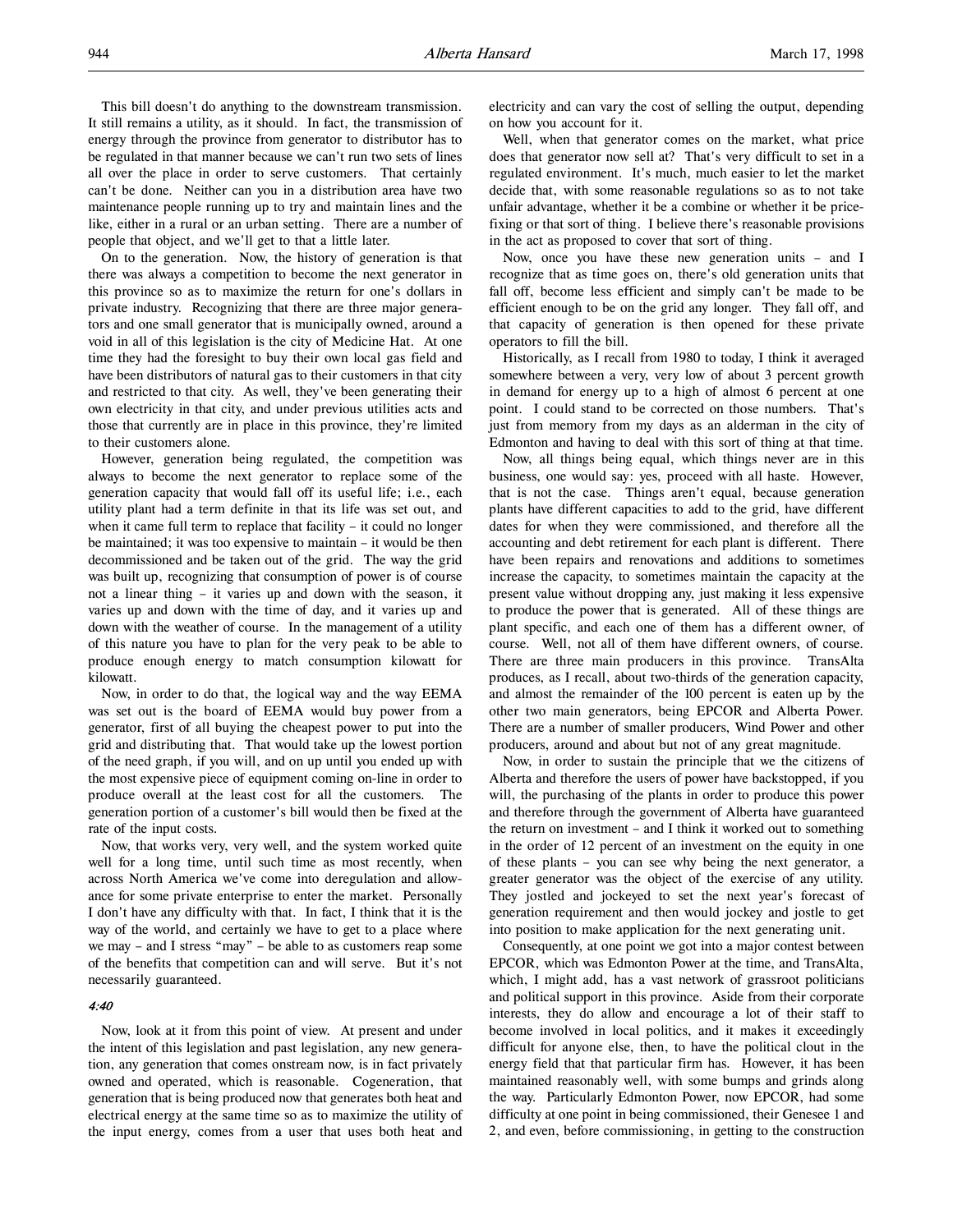phase. There were a lot of delays in that, and whether that was justified or not, I guess only history will tell. Of course, there are still lots of opinions on both sides of the argument on that.

In maintaining the interests of the consumer, the principle should be maintained that all of the value of the assets and the utility of those assets, being the generation of power, should be returned to those that sponsored and backstopped the development of that utility. Now, that could be maintained. I know the minister will tell you that to the best of his knowledge everything will be fairly equal along about 2020. Well, I'm not so sure of that. That may be the case. I haven't seen any studies to say that will be the case. We've seen a couple of attempts. We know very little about the value of the report from London Economics in that they have produced a couple of different numbers now but don't seem to back them up at all. There doesn't seem to be anything that says: this will be the residual value at 2020.

I should, for the sake of the record, explain residual value too. That would be the value of an asset that remains, that is an estimated value based on the asset that is depreciated, the value of the asset that produces income less the depreciated value. So it's an accountant calculation, and it really means that there is some value in this asset after the debt has been fully retired on it, because it still produces electricity and will produce electricity at this rate for X period of time. That's of course a value that will move over time because of the cost of new generation, the cost of repairing or maintaining the generation unit as it is at that point in time, not at this one.

So the minister is probably right. It's a guess at best what the value will be, but what is not a guess is that there will be value, considerable value, after 2020. The question is: how is that dealt with? This member is of the opinion, after a fair bit of thought, that that should be vested with and should be returned to us the investors or the backstop investors, the people of Alberta, the customers, if you will, in some manner. Now, I'm not naive enough to think that it can be pegged now, nor am I naive enough to think that there won't be a great deal of jockeying and jostling at that point as to deciding how that number is calculated. But there has to be an attempt, and it has to be and it should be laid down in this legislation such that there's a term definite, that they can say at that point: yes, then we'll do that evaluation.

Yes, there is need for some certainty certainly over the next 10 years for the generators of electricity so that they know what the value of their assets are for that period and how they can enter into the market in the production of new energy such that they know at some term definite, whether it be 2020 or sometime before that, what the value will be so that they can plan the development of their capital assets and/or the disposition of those.

## 4:50

Now, we've had a number of individuals that have complained to the minister about the haste with which he's moving on this matter. Well, the difficulty with not doing anything is outlined, although not expressly said, in a letter from the mayor of the city of Calgary in which he is concerned about the lack of generation capacity today. Where he gets his information I'm not sure, but he says something about rotating blackouts. Well, that may be the case; I don't know. One thing I do know is that if you continue with uncertainty in the business, you certainly aren't going to gain any friends, nor are you going to gain any more generation capacity. So something has to be done, and it would be best if this Legislature didn't do it this spring and would do it in the fall after having a fairly good hearing about it in public so that the public understands what their energy bills will do or are expected to do and how they are to be paid for their continuing use of the utility and be paid back or potentially paid back out of these residual values that I mentioned earlier. So one thing we can't do is sit aside and just wait.

There are some distribution agencies and rural electrification association members that believe they should be protected in some manner. Well, they may have a point in order to gather their customers in a very short period of time, but protection would be very, very short lived. I'm talking about two or three years or something to that effect, but very, very short. We don't want to hold them out as having a distribution monopoly forever, and certainly there will be resellers of power in this province, and they must have their head and be allowed to sell the wares in order to achieve that goal. Deregulation and privatization are actually in existence today.

Now, the area that the mayors have pointed out is the same area that I pointed out earlier: a hundred percent of the benefit of these residual values would go to the customers, those that have been sustaining this industry all of this time. I can't see why the minister could not amend this legislation to read that there is some point, perhaps it be 15 years out, in order to review the matter, to maintain the principle. You'd have to state the principle in the act so as to have some gauge to measure that. I think it could be well for this member to review that possibility, and this member would like to further speak of it.

Thank you, sir.

THE SPEAKER: The hon. Member for Edmonton-Gold Bar.

MR. MacDONALD: Thank you, Mr. Speaker. It's a pleasure to rise this afternoon and talk about Bill 27. Bill 27 is very, very important to the consumers of this province. I think when this session is over, the public of Alberta will remember it of course for Bill 26, where this government forgot about human rights, and they may – and I hope I'm wrong on this – talk about Bill 27, regarding consumers' rights.

Mr. Speaker, in going through this bill – it's quite large bill – if the Minister of Energy could in due time answer this question for me, I would be very grateful. They talk in here about the amendment of section 18, that there's going to be the creation of this electric transmission council. I understand this is going to be made up of persons having a material interest in the Alberta electric industry. I certainly hope that the voices of consumers and consumer groups, not only the residential consumers of electricity but also the industrial users, will be heard on this electric transmission council. It's very, very important because we know the past history of privatization and how it had to be conducted very quickly so that the public perhaps couldn't catch up to the events as they unfolded.

I certainly hope that this is not the idea with this Bill 27. It certainly is not in the interests of this province, because we've had a very reasonable, well-maintained, and accessible-for-everyone electrical grid. Of course, all members in this House would recall that when the Winter Olympics were on, TransAlta Corporation had an ad where there was a small farmhouse in an isolated area. The electrical rate, the power bill, for that farmhouse was \$1-plus per day. TransAlta is to be commended for this. That is the sign of service, not only for the small isolated farmhouse but also for the big industrial users.

In Alberta the relative rates for electricity among the different types of customers may change with this competition. Deregulation of electrical markets towards the principles of greater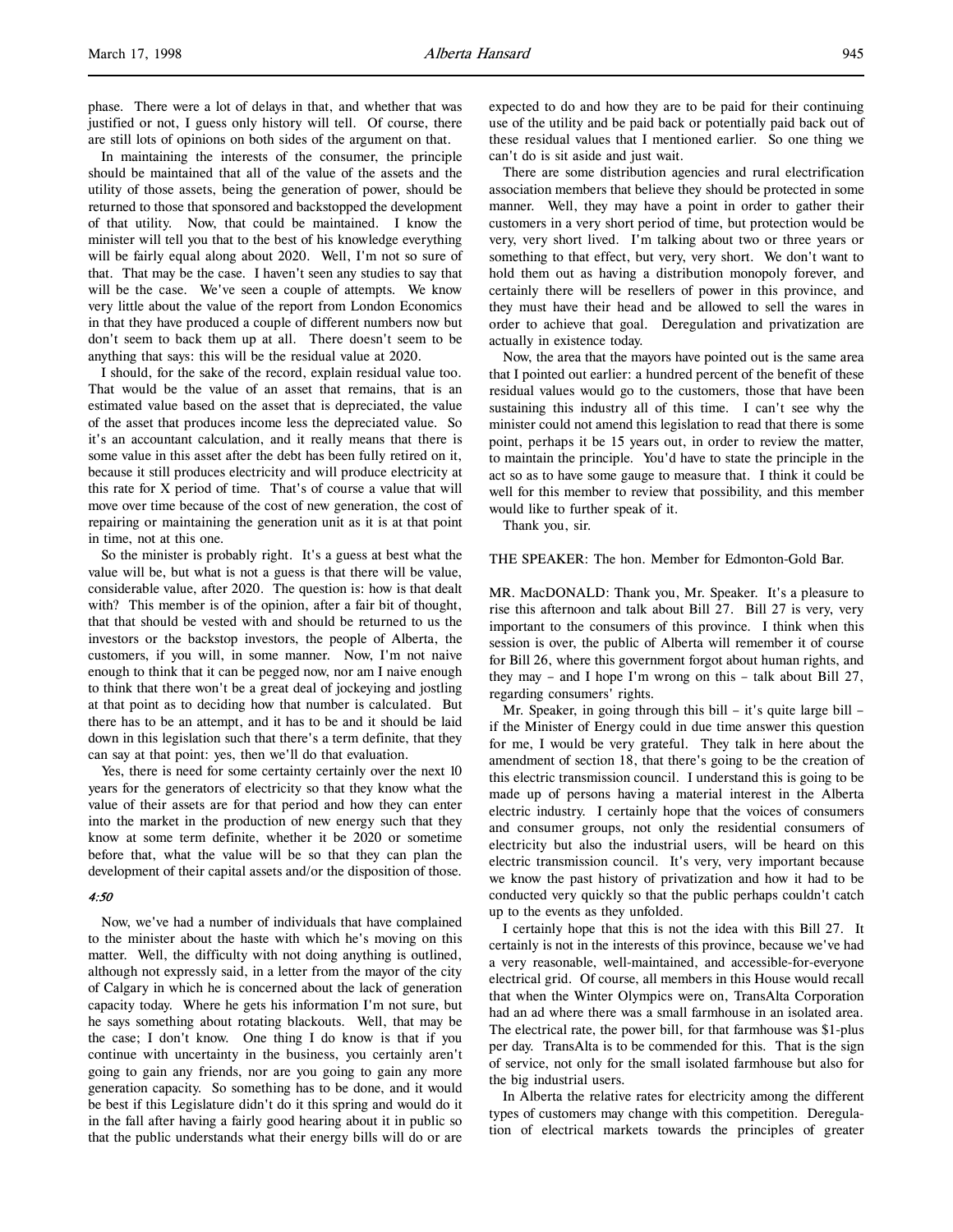I understand that outside the largest city in the U.K., London, Alberta Power has constructed a large gas-fired electric generating facility. In fact, it was a source of pride because many people from this province went over and were involved in the start-up after construction was completed and in the training of the U.K. personnel. The U.K. now has the fifth lowest domestic electricity prices in the European Union. I'm satisfied with this, but I want to be sure – and perhaps the minister can answer this for me – if those reduced costs were in turn given to the consumers. I'm not sure, Mr. Speaker, if they have been, if this generating capacity with the reduction in costs has been given to the consumers.

In New Zealand, where the deregulation process began almost a decade ago, the average cost of electricity has dropped. Mr. Speaker, we know how this government likes to compare themselves to New Zealand and the social experiments that went on there with Mr. Douglas. However, the average cost of electricity has dropped, but the consumer in New Zealand has not seen this passed on to his or her household. I certainly hope this doesn't happen in Alberta.

We read in today's paper the concerns that the city councillors have regarding the deregulation of electricity generation in this province.

### 5:00

Now, Edmonton is rather unique. The Edmonton area has located to the west and a little bit to the south some of the largest generation of electricity facilities in the province. Some of them were built in the '60s. Some of them were built and commissioned early in the '90s, and that's the Genesee facility that EPCOR is now maintaining and operating. Edmonton is in a unique position. The city of Edmonton had its own utility. Now, over here at Rossdale, I understand that some of these generating units are being decommissioned, taken out of service. They're very old. We have the Clover Bar facility on the south side of the river on the eastern outskirts of the city. These facilities are run by TransAlta and by EPCOR, Mr. Speaker.

We all know that they're coal-fired generating plants. The minister may be able to tell this House – I believe the entire coal royalty for the province is in the range of between \$20 million and \$22 million annually. I'm assuming that the majority of that coal royalty is coming from around Lake Wabamun, Genesee, Keephills. If we are to develop this sort of emission standard and we are going to be selling our emissions, like the deal that Suncor made – I believe Suncor made a deal with a corporation from America regarding their emission standards and how much and when their sulphur dioxide emissions are to be. After the deregulation are we going to have the transfer of these environmental credits? What measures are there going to be in Bill 27 to ensure that the environment of this province is adequately protected? We know that Wabamun, Keephills, Sundance are all coal-fired power plants.

DR. WEST: Ninety-five percent.

MR. MacDONALD: Yes.

We need to ensure that the environment is protected. I do not

notice anything in this bill to ensure that that is to go ahead. It's very cheap to have a coal-fired generating plant. Now, the one here at Clover Bar is gas fired. The one at Dow Chemical, the 400 megawatt power generation facility that's going to be built at Dow, is going to be gas fired. The one at Joffre is going to be gas fired. There's a difference, and we're getting near cogeneration here, Mr. Speaker, and we have to be very, very careful about this.

If power rates are going to be so much cheaper with this deregulation, why are these large corporate enterprises so anxious to build their own generating facilities, and the capacity of those generating facilities is going to be greater than their own local industrial needs. So obviously they want to sell a little bit to the power grid, just like Suncor has been doing for years and years. Suncor, because of their geographical location in Alberta, when the oil sands were first developed thought it was prudent that they have their own source of electricity. They built three boilers up there, and they have been for years, whenever they had a surplus, putting it into the grid of this province. So this is not a new and innovative idea that corporations with their cogeneration can sell power to the Alberta grid. We have to be very careful about this. The consumers of this province have to be protected.

Now, in reading this bill, I don't know whether to support it or not to support it at this time, because it doesn't have to fill the basic principles set out by the Minister of Energy in the overview framework document dated September 17, 1997. The principles set out in the framework document are that all consumers in Alberta share the benefits and the responsibilities for costs associated with existing regulated generating units; consumers receive the residual benefits created by the transition to a competitive marketplace; decisions about the removal of existing generating units from regulated service must be in the interests of both the owners of the generating facilities and the consumers of electricity in Alberta. I'm going to stress not only residential consumers but industrial consumers as well, because we all know that a low cost and a reliable source of electricity can be an economic incentive. This is something we must not lose sight of.

Deregulation of the electricity industry through Bill 27 will put downward pressure on electricity rates: I certainly hope that the minister is right with this idea, but I'm going to take a wait-andsee approach on this, because I'm not so sure.

Now, Mr. Speaker, to support the principles of this bill is one thing, but to see it unfold and to see it unfold over such a length of time is another. I have to think about this, because what we're looking at here is opening the door, and we don't know what's going to happen. We have no idea what's going to happen. The councillors, as I said before, have their apprehensions. The minister can stand up and assure us that the status quo will be maintained, and that's a reliable, cheap, efficient source of electricity for us all.

I would like, Mr. Speaker, to ask the minister in due time if he can explain to us how much longer the present generating capacity in this province will meet our needs. This is very, very important. There is talk of the need of another generating facility the size of the one that was just commissioned in the early '90s out at Genesee. Who is going to do this? Is it going to be TransAlta? Is it going to be Alberta Power? Is it going to be EPCOR? Is it going to be Nova at Joffre? Is it going to be Dow Chemical at Fort Saskatchewan? Or is it going to be a hodgepodge of individuals?

There are a number of other issues that must be considered, Mr. Speaker, when evaluating this bill. The issues should be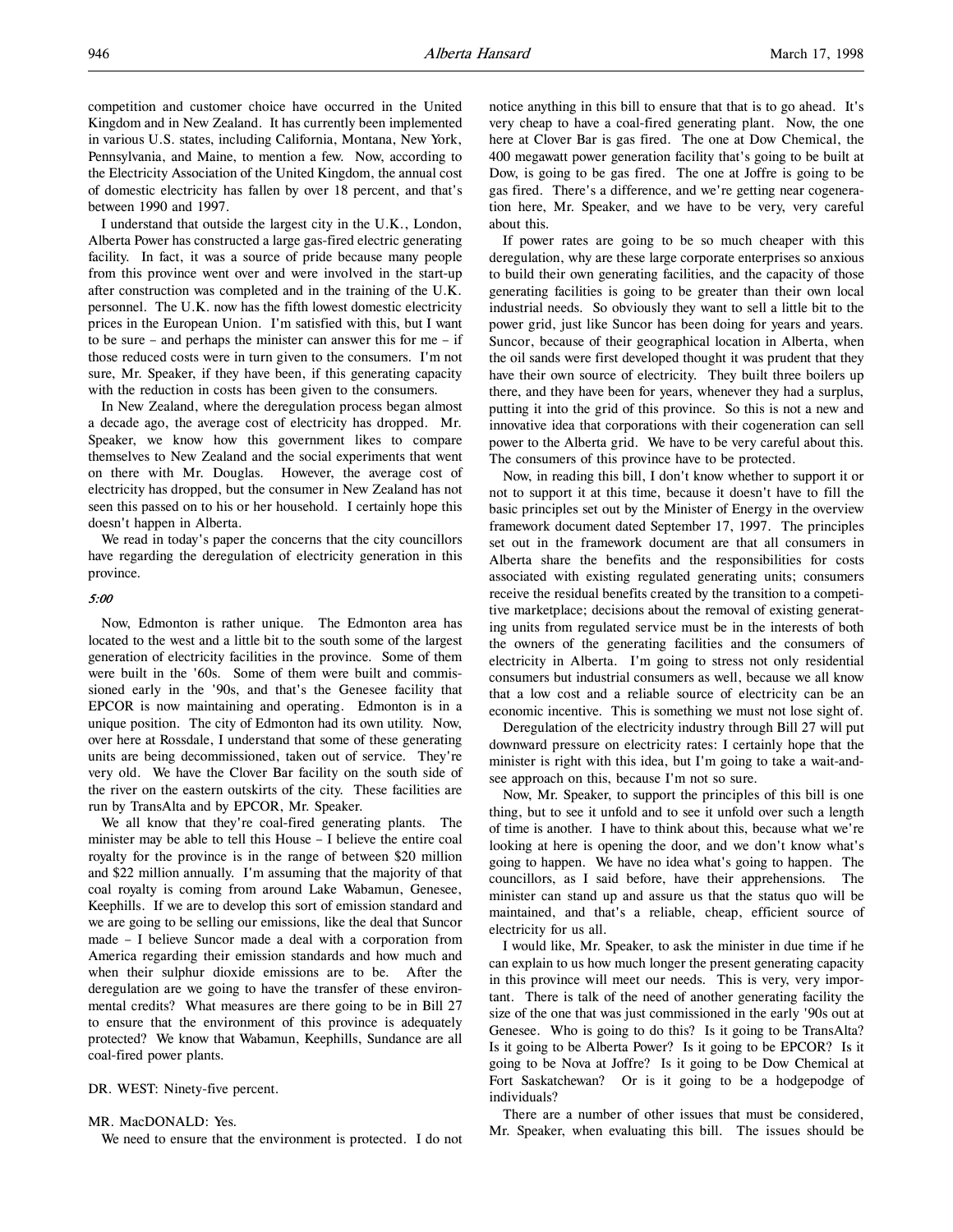considered from the perspective of the impact that deregulation will have on the electricity prices for consumers, particularly, as I said earlier, residential consumers. In Bill 27 the stated principle is to provide full benefits to customers, downward pressure on electrical rates, the return of the full residual value to the generating facilities, the mitigation of the market power to ensure a level playing field, and increased competition and facilitation of customer choice in retail operations of distributors.

There are a number of provisions within Bill 27 which do not support these principles. The most obvious yet subtle distinction in Bill 27, Mr. Speaker, from the previous legislation in 1995 is the establishment of the objective of sharing, sharing the benefits and responsibilities among all consumers in Alberta. This is a move away from the previous principle of serving the interests of all consumers in Alberta.

There's also significant detail as it relates to market surveillance of market power, the roles and functions of the independent assessment team in establishing power purchase arrangements, and the public auction of the power purchase arrangements that will be determined through regulations. Section 6 of the EU Act in 1995-96 stated that the decisions of removing a regulated generating unit from regulated service should be in the interest of all consumers of electricity in Alberta. The amended section 6 reads that the benefits and responsibilities of deregulation of existing generating units be shared among all consumers of electricity in Alberta. This is evidenced by the government's stated intent in Bill 27 to provided a fair residual return of benefits to consumers rather than a whole residual return of benefits.

### 5:10

Bill 27 makes a very important distinction between the base life and effective term of existing generating units for the purposes of recovery of residual benefits by customers from these plants, and that is very, very important for the ratepayers of the city, Mr. Speaker. The base life is the period of time ending on the date on which the unit is forecast to be decommissioned. The effective term is the period of time beginning on January 1, 2001, to December 31, 2020. Under Bill 27 the financial arrangements to sign to protect consumers and return the value of investments made by customers under a regulated environment is arbitrarily based on the effective term rather than on the base life of the plants.

All consumers in Alberta, Mr. Speaker, share the benefits and the responsibilities of costs associated with existing regulated generating units. Financial instruments that are to provide for the sharing of the basic life and life extension period of the generating units among consumers of electricity in Alberta are based on the effective term provision. The minister needs to provide some rationale to Alberta consumers as to why 2020 was chosen as the termination date for the power purchase arrangements and the return of residual value to customers. Where are the studies that prove that 2020 is the most effective date?

The mechanism utilized by the Department of Energy under Bill 27 to value the residual benefits and stranded costs incurred through removal of existing generating units from regulation are through the independent assessment team. The minister will appoint a qualified person or persons to act as the independent assessment team, the IAT, to ensure that the team is not directly associated with any stakeholder. What appointment process is contemplated by the minister? What are the terms of reference for the appointment of qualified individuals in Bill 27?

Great reliance is put on this independent assessment team under Bill 27. The IAT is given significant power and latitude to develop a power purchase arrangement that is just and reasonable and provides for a recovery of residual benefits and stranded costs through the year 2020. Much of the evaluation process will be determined by regulation. The minister is able to make these regulations, providing for the guidelines followed by the independent assessment team including modeling or forecasting the future financial performance of generating units, the financial and economic assumptions used in modeling, developing the term conditions of power purchase arrangements and financial instruments, ensuring that interested parties receive adequate notice with respect to consultation sessions, and to make representation to the IAT, the treatment of costs and valuations in the holding of the public auction.

Thank you, Mr. Speaker.

THE SPEAKER: The hon. Member for Edmonton-Strathcona.

DR. PANNU: Thank you, Mr. Speaker. I rise to speak to this massive bill, Bill 27, the Electric Utilities Amendment Act, 1998. It runs over 80 pages, a thick document to read, to be able to absorb, to understand its underlying principles. To be able to make some informed comment on it is certainly a challenge. I would certainly confess that.

The bill's ramifications are such that they worry Albertans. Concerns have been expressed publicly by the city of Calgary, by, I understand, the city of Red Deer, and certainly most recently – that is, this morning, since yesterday – by the various members of Edmonton city council. They are all urging us – the minister, the government – not to rush this very, very important bill through the Legislature. It's claimed, of course, by the minister and the government that the negotiations and consultations have been going on among stakeholders over the last two years, but as it turns out, those negotiations have bypassed important communities, decision-makers who represent those communities. They certainly have not satisfied those representative bodies that speak in the name of and in the interests of those communities.

Red Deer, Calgary, Edmonton as three municipal jurisdictions certainly have a capacity to study this massive bill, however briefly. They do have some institutional capacity to look at the bill to get some advice to be able to make some comments on what this bill might mean for them and for their citizens. However, there are a very, very large number of small businesses in this province, certainly over a million, I suppose at least, families that use electrical power daily. We live, obviously, in an advanced industrial society, and electricity is certainly the lifeblood of the kind of society in which we live. Recent ice storms in eastern Canada are, I think, very powerful reminders of what happens when this important resource is somehow taken away by nature or for whatever reason. If it fails us, life becomes chaotic. It's almost unthinkable to live without a reliable and affordable supply of power.

In this century I think we need to remind ourselves of the history of the regulation of electrical utilities on this continent, in this province, in this country, and in the U.S. Regulation was brought in after the bitter lessons that were learned during the '30s. So regulation was not something imposed by ambitious, thoughtless, government bureaucrats or by a few politicians driven by ideology but was the result of pragmatic understanding of the difficulties which stand in the way of ensuring a reliable and affordable supply of a utility without which civilized life seems impossible today.